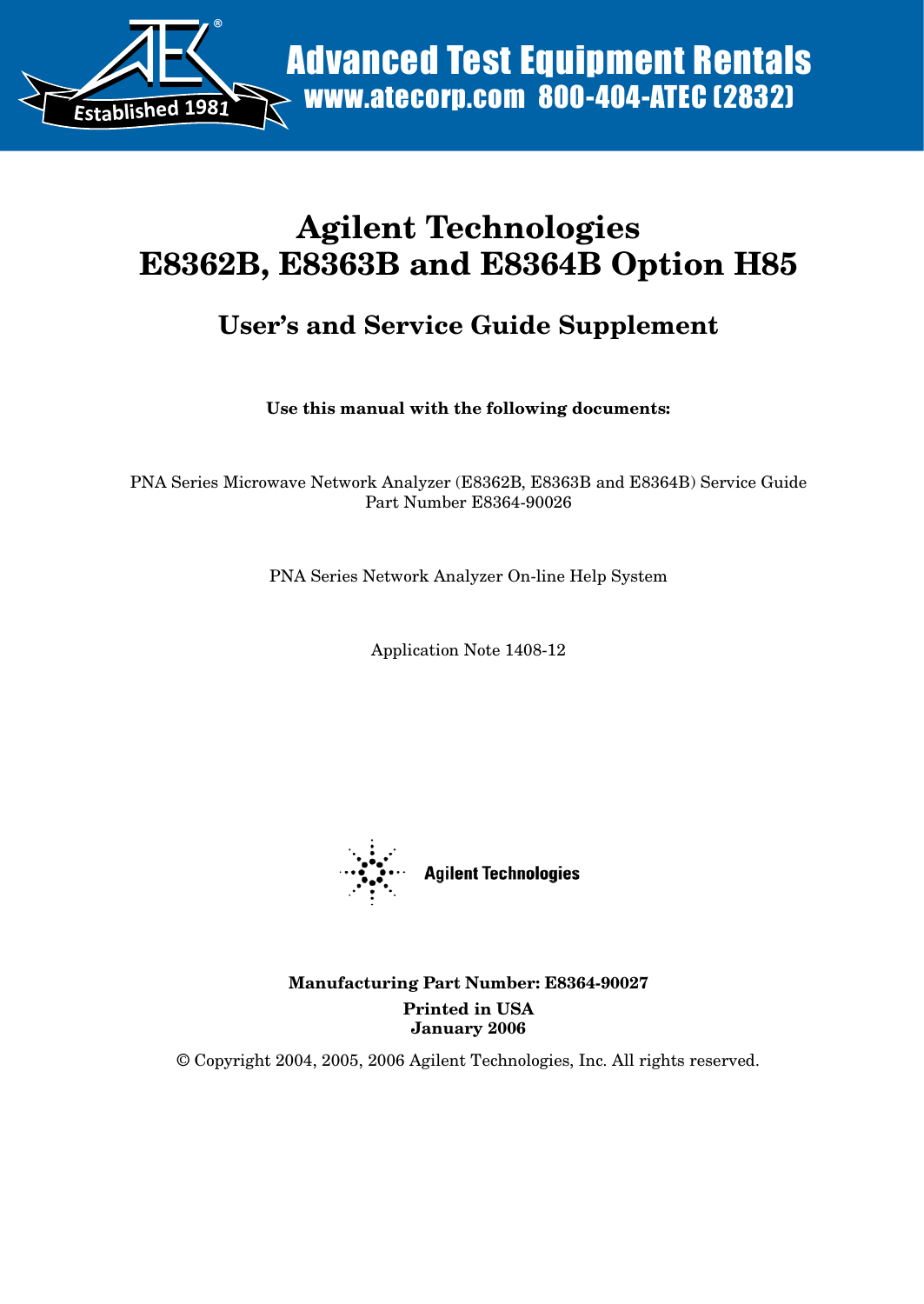# **Warranty Statement**

THE MATERIAL CONTAINED IN THIS DOCUMENT IS PROVIDED "AS IS," AND IS SUBJECT TO BEING CHANGED, WITHOUT NOTICE, IN FUTURE EDITIONS. FURTHER, TO THE MAXIMUM EXTENT PERMITTED BY APPLICABLE LAW, AGILENT DISCLAIMS ALL WARRANTIES, EITHER EXPRESS OR IMPLIED WITH REGARD TO THIS MANUAL AND ANY INFORMATION CONTAINED HEREIN, INCLUDING BUT NOT LIMITED TO THE IMPLIED WARRANTIES OF MERCHANTABILITY AND FITNESS FOR A PARTICULAR PURPOSE. AGILENT SHALL NOT BE LIABLE FOR ERRORS OR FOR INCIDENTAL OR CONSEQUENTIAL DAMAGES IN CONNECTION WITH THE FURNISHING, USE, OR PERFORMANCE OF THIS DOCUMENT OR ANY INFORMATION CONTAINED HEREIN. SHOULD AGILENT AND THE USER HAVE A SEPARATE WRITTEN AGREEMENT WITH WARRANTY TERMS COVERING THE MATERIAL IN THIS DOCUMENT THAT CONFLICT WITH THESE TERMS, THE WARRANTY TERMS IN THE SEPARATE AGREEMENT WILL CONTROL.

## **DFARS/Restricted Rights Notice**

If software is for use in the performance of a U.S. Government prime contract or subcontract, Software is delivered and licensed as "Commercial computer software" as defined in DFAR 252.227-7014 (June 1995), or as a "commercial item" as defined in FAR 2.101(a) or as "Restricted computer software" as defined in FAR 52.227-19 (June 1987) or any equivalent agency regulation or contract clause. Use, duplication or disclosure of Software is subject to Agilent Technologies' standard commercial license terms, and non-DOD Departments and Agencies of the U.S. Government will receive no greater than Restricted Rights as defined in FAR 52.227-19(c)(1-2) (June 1987). U.S. Government users will receive no greater than Limited Rights as defined in FAR 52.227-14 (June 1987) or DFAR 252.227-7015 (b)(2) (November 1995), as applicable in any technical data.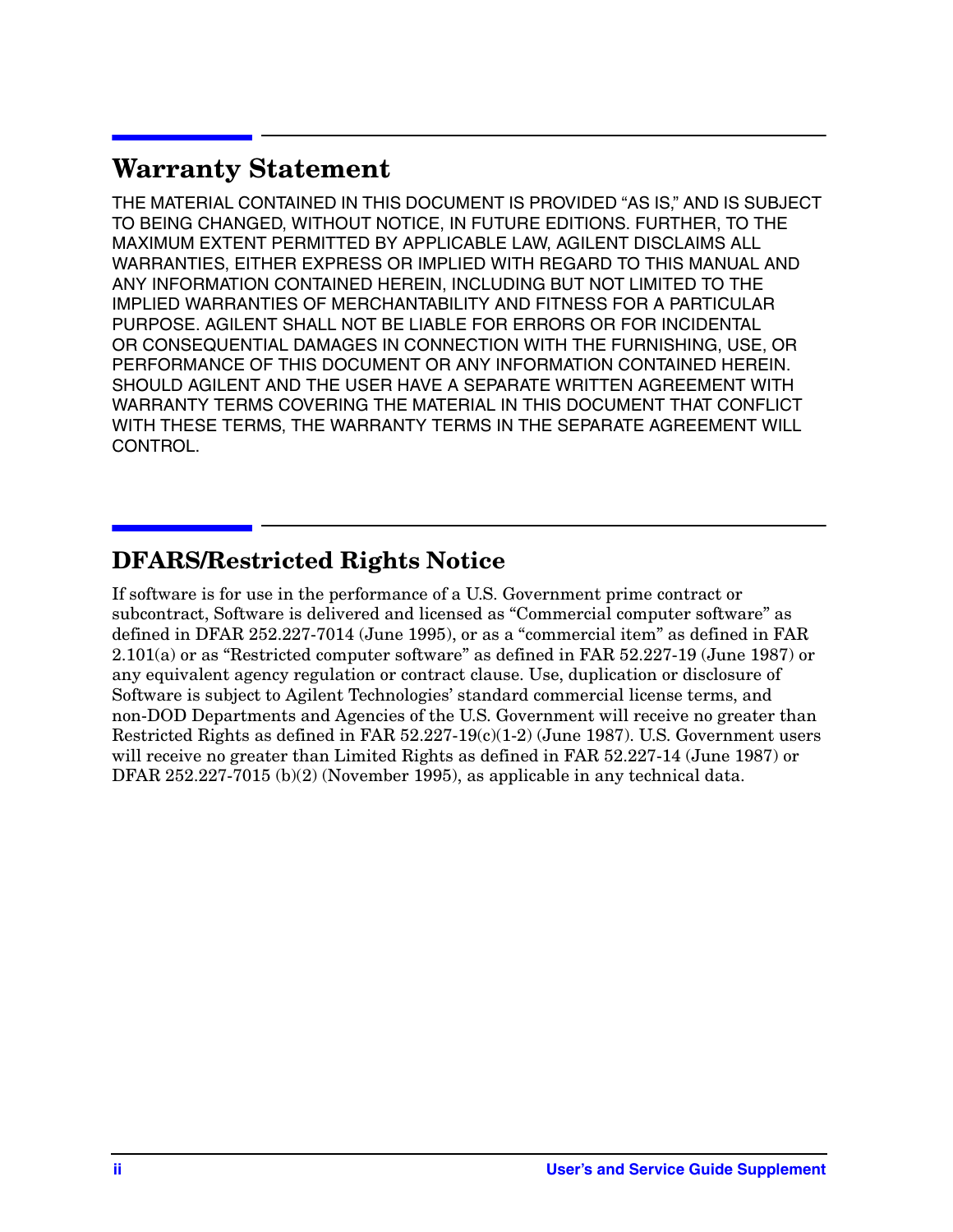# **Safety Notes**

The following safety notes are used throughout this document. Familiarize yourself with each of these notes and its meaning before performing any of the procedures in this document.

| Warning denotes a hazard. It calls attention to a procedure<br>which, if not correctly performed or adhered to, could result in<br>injury or loss of life. Do not proceed beyond a warning note<br>until the indicated conditions are fully understood and met.                    |  |  |
|------------------------------------------------------------------------------------------------------------------------------------------------------------------------------------------------------------------------------------------------------------------------------------|--|--|
|                                                                                                                                                                                                                                                                                    |  |  |
| Caution denotes a hazard. It calls attention to a procedure that, if not<br>correctly performed or adhered to, could result in damage to or<br>destruction of the instrument. Do not proceed beyond a caution sign<br>until the indicated conditions are fully understood and met. |  |  |
|                                                                                                                                                                                                                                                                                    |  |  |

# **Definitions**

- *Specifications* describe the performance of parameters covered by the product warranty (temperature  $-0$  to 55 °C, unless otherwise noted.)
- *Typical* describes additional product performance information that is not covered by the product warranty. It is performance beyond specification that 80% of the units exhibit with a 95% confidence level over the temperature range 20 to 30 °C. Typical performance does not include measurement uncertainty.
- *Nominal* values indicate expected performance, or describe product performance that is useful in the application of the product, but is not covered by the product warranty.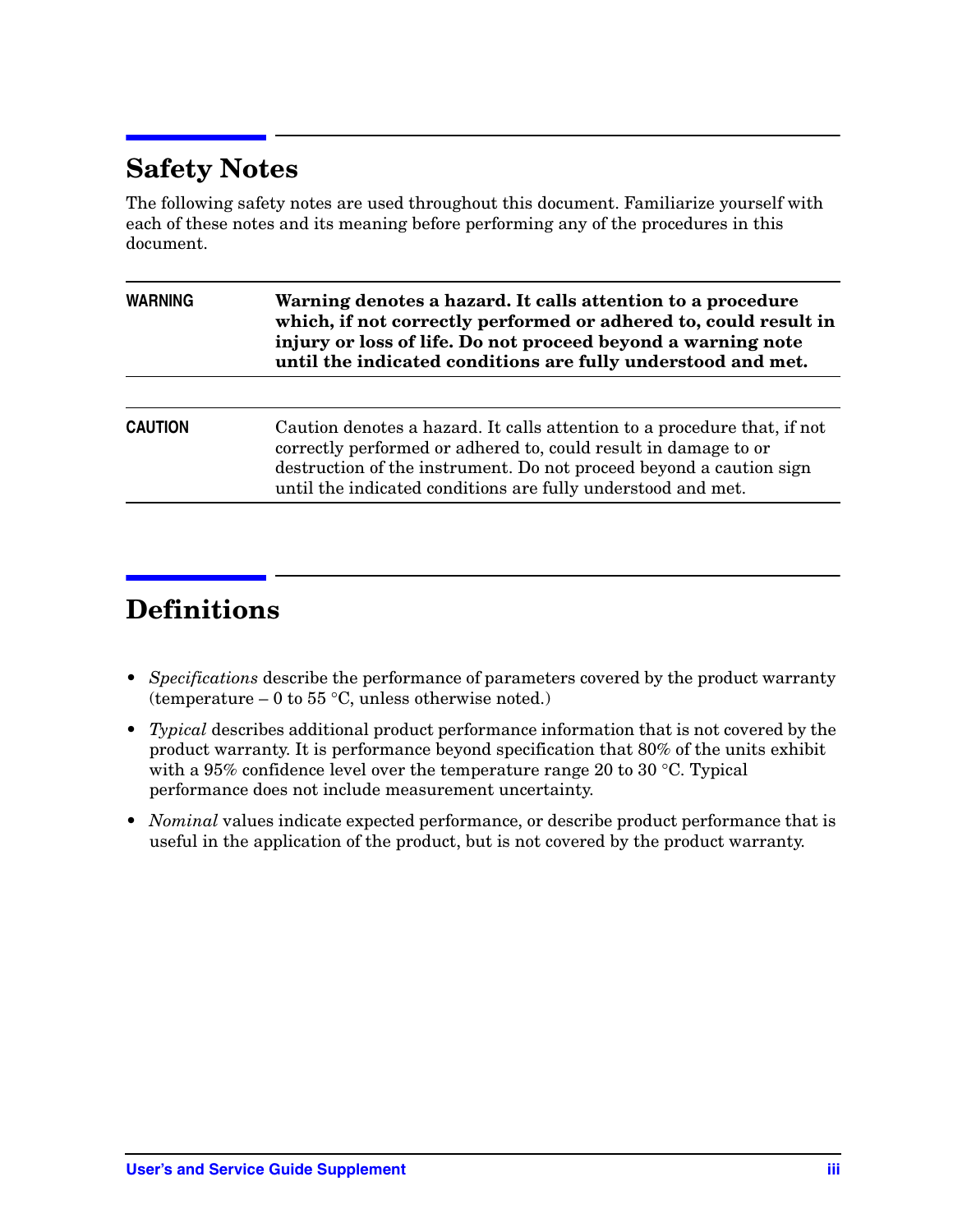# Contents

| <b>General Overview</b> |
|-------------------------|
|                         |
|                         |
|                         |
|                         |
|                         |
|                         |
|                         |
|                         |
|                         |
|                         |
|                         |
|                         |
|                         |
|                         |
|                         |
|                         |
|                         |
|                         |
|                         |
|                         |
|                         |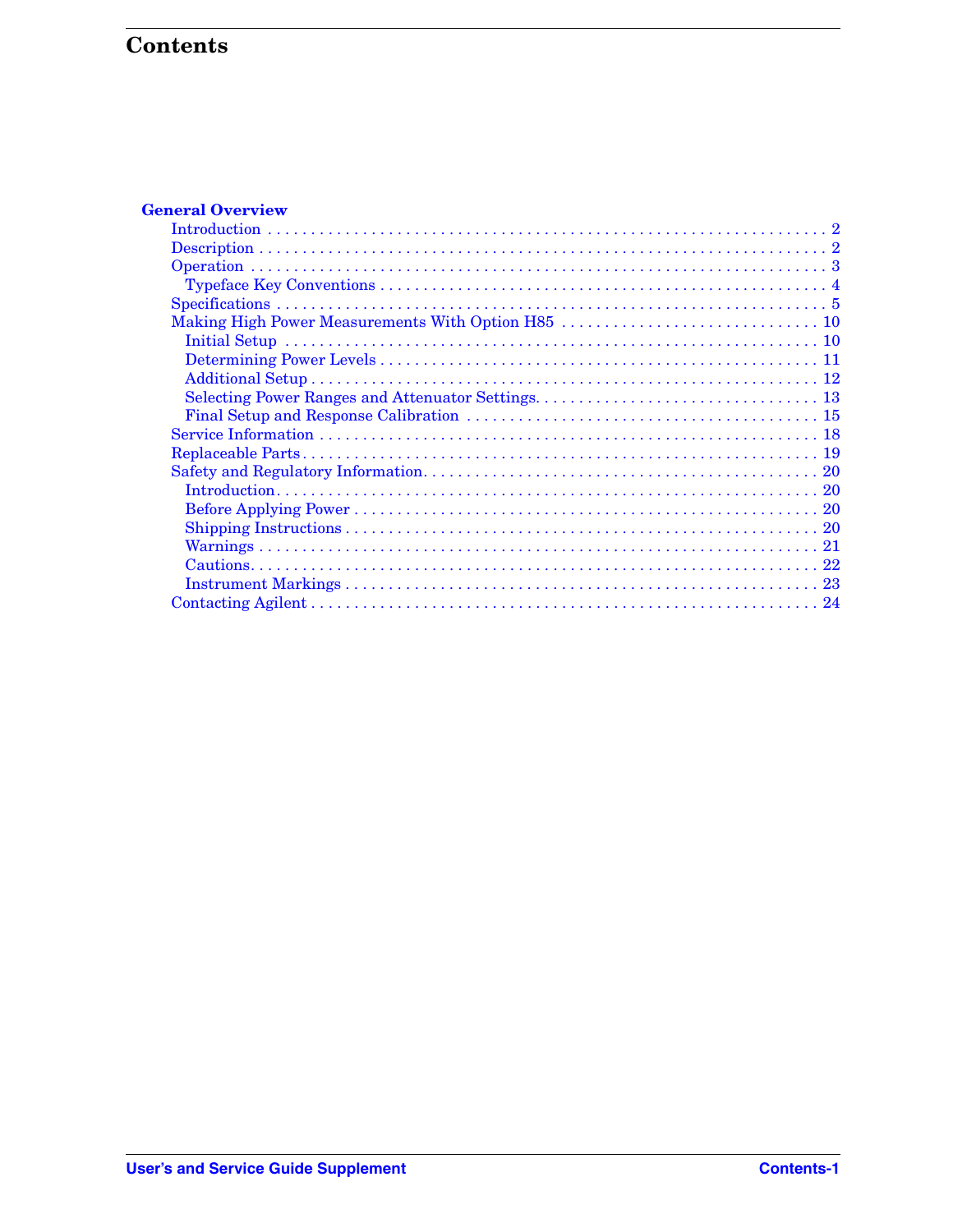# <span id="page-4-0"></span>**General Overview**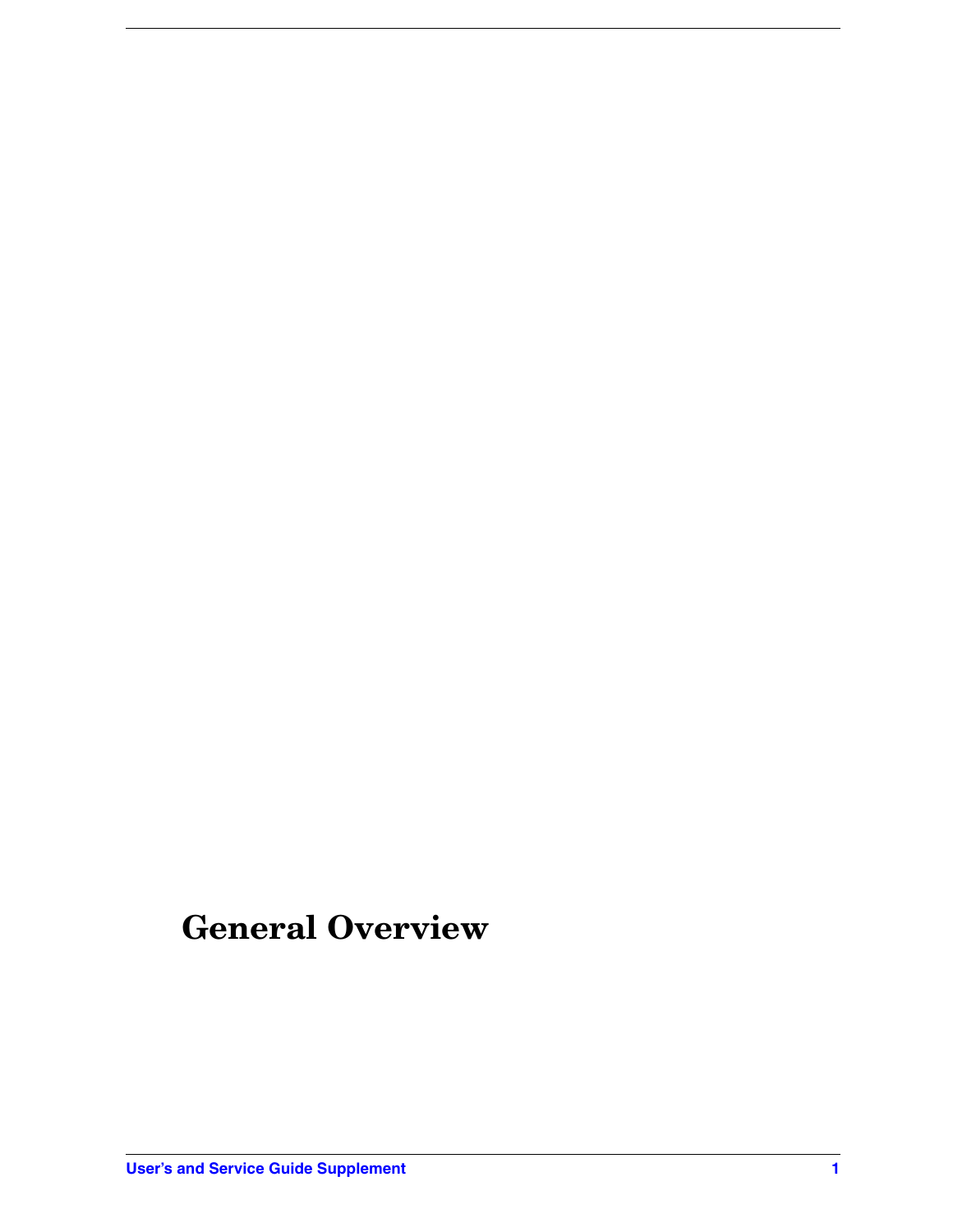## <span id="page-5-0"></span>**Introduction**

This document describes the differences between the Agilent E8362B, E8363B and E8364B with Option H85 and the standard E8362B, E8363B and E8364B PNA Series Network Analyzer.

Information can be viewed or printed regarding the PNA Series Network Analyzer Data sheets, white papers, or manuals by visiting our web site at http://www.agilent.com/find/pna.

# <span id="page-5-1"></span>**Description**

The Agilent E8362B, E8363B and E8364B Option H85 is a modified version of the standard E8362B, E8363B and E8364B PNA Series Network Analyzer. Option H85 is designed to permit insertion of high power amplifiers and other signal conditioning equipment to allow high power network measurements at RF levels up to 20 Watts (+43 dBm) from 10 MHz to 40 GHz and 10 Watts (+40 dBm) from 40 GHz to 50 GHz. Refer to [Figure 3](#page-11-0), [Figure 4,](#page-12-0) and [Figure 5](#page-12-1) depending on the type of high power configuration. The Option H85 is similar to the Option UNL with one exception; the modification supplies source attenuators *without* bias tees.

**NOTE** The Bias Tee's are removed from the Option H85 to allow high power operation. Specifications for the Agilent E8362B, E8363B and E8364B Option H85, when configured in Bypass Configuration, are the same as those of an E8362B, E8363B and E8364B PNA Series Network Analyzer with Options 014, 016, 080, 081 and UNL.

The instrument is shipped from the factory with jumper cables installed on the front panel in what is referred to as the "Bypass Configuration." Refer to [Figure 2 on page 7](#page-10-0). This configuration will allow the instrument to operate as a standard E8362B, E8363B and E8364B PNA Series Network Analyzer with Options 014, 016, 080, 081 and UNL.

Additional options are available for the Agilent E8362B, E8363B and E8364B Option H85. The Agilent E8362B, E8363B and E8364B Option H85 bundles Options 014, 016, 080 and 081 and are part of the H85.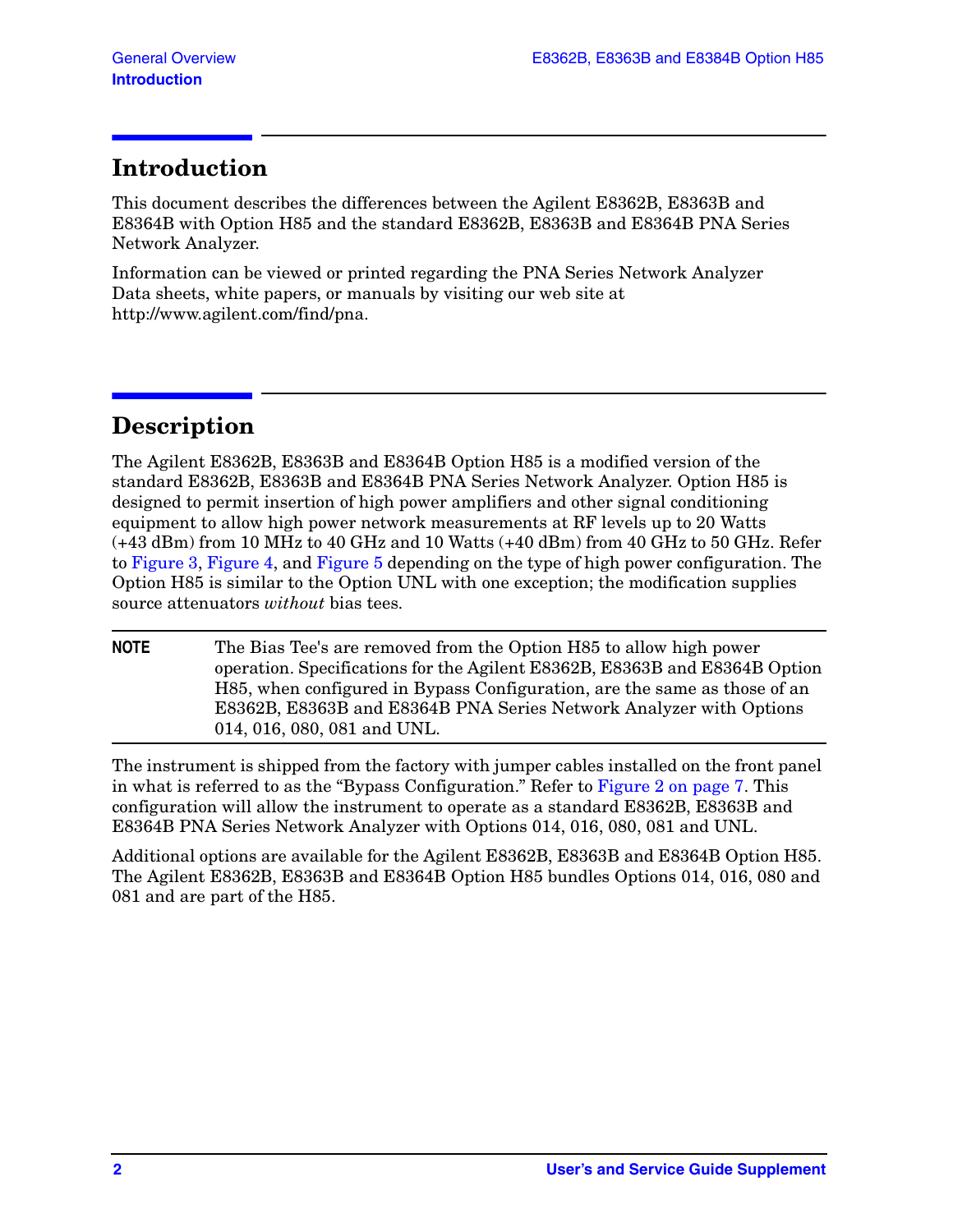### <span id="page-6-0"></span>**Operation**

The Agilent Option H85 can be configured differently for many applications. Included in this manual insert are four typical configurations:

- [Figure 2, "Bypass Configuration and Major Assemblies."](#page-10-0)
- [Figure 3, "High Power One-way Input/Output."](#page-11-0)
- [Figure 4, "High Power DUT One-way to Output."](#page-12-0)
- [Figure 5, "High Power Two-way Configuration."](#page-12-1)

Refer to the configuration diagrams for external component connections and/or operating constraints when utilizing the high power capability of the Agilent E8362B, E8363B and E8364B Option H85. External components are not supplied with this option.

When using the Agilent E8362B, E8363B and E8364B Option H85 in the high power configuration, the Frequency Offset mode (Option 080) and External R1 (Option 081) must be activated. This will ensure phase lock and allow R1 and R2 to receive the new reference power levels from the amplifiers. Refer to [Table 1 on page 4](#page-7-1).

**CAUTION** The A and B maximum attenuator setting is 35 dB. The PNA Option 016, Receiver Step Attenuators, reduces the power to the A and B receivers. Power measurements to Test Ports 1 and 2 above +35 dBm will require additional attenuation. Add the appropriate amount of attenuation that will keep the coupler arm output power below  $-12$  dBm. Refer to [Table 1 on page 4](#page-7-1).

Refer to [Table 2 on page 16](#page-19-0) for information regarding the PNA frequency Band-Crossing with high power devices with ALC and [Table 3 on page 17](#page-20-0) for Watts to dBm Reference Table.

**NOTE** The internal firmware of the PNA has not been modified for this option. The power levels indicated on the Agilent E8362B, E8363B and E8364B Option H85 may differ depending on the user configuration that is chosen.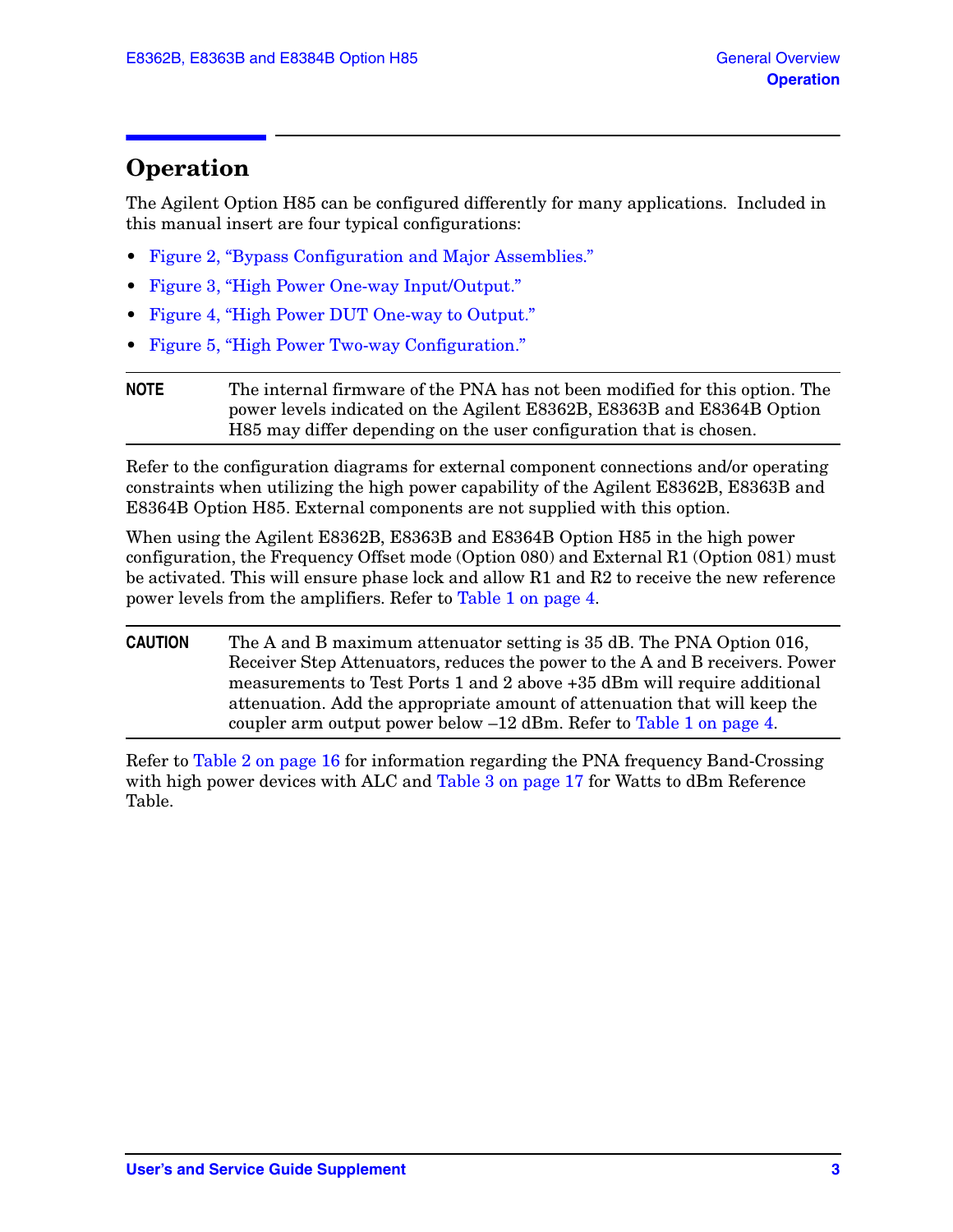**CAUTION** Prior to powering-up the booster amplifier, it is highly recommended that the user verify the RF power levels seen by the various elements of the test setup. At high power levels a mistake could permanently damage the instrument. Refer to [Figure 1](#page-9-0).

<span id="page-7-1"></span>Accordingly, the following power level values are given:

#### **Table 1 Power Levels**

| <b>Test Setup</b>                                                                              | <b>Power Level</b>           |  |
|------------------------------------------------------------------------------------------------|------------------------------|--|
| Max Recommended RF Level at A/B/R1/R2 Receivers                                                | $-12$ dbm                    |  |
| Damage Level at A/B/R1/R2 Receivers                                                            | $+15$ dbm                    |  |
| Max Recommended RF Level at Port 1, 2 Source                                                   | $+0$ dBm                     |  |
| Damage Level to Port 1, 2 Source Out                                                           | $+20$ dBm                    |  |
| Max Level to Port 1, 2 Test Ports                                                              | $+43$ dBm @ 10 MHz to 40 GHz |  |
| Max Level to Port 1, 2 Test Ports                                                              | $+40$ dBm @ 40 GHz to 50 GHz |  |
| Max Level to Port 1, 2 CPLR THRU                                                               | $+43$ dBm @ 10 MHz to 40 GHz |  |
| Max Level to Port 1, 2 CPLR THRU                                                               | $+40$ dBm @ 40 GHz to 50 GHz |  |
|                                                                                                |                              |  |
| Refer to your PNA specifications to optimize the power levels in the receivers.<br><b>NOTE</b> |                              |  |

| <b>NOTE</b> | We recommend that you do <i>not</i> operate components near damage or |
|-------------|-----------------------------------------------------------------------|
|             | maximum levels. The power levels should be kept at less than 3 dB,    |
|             | preferably 6 dB, below damage and maximum levels.                     |

### <span id="page-7-0"></span>**Typeface Key Conventions**

The following key conventions are used throughout this document.

- **[HARDKEYS]** are labeled front panel keys.
- **SOFTKEYS** are unlabeled key whose function is indicated on the instrument display.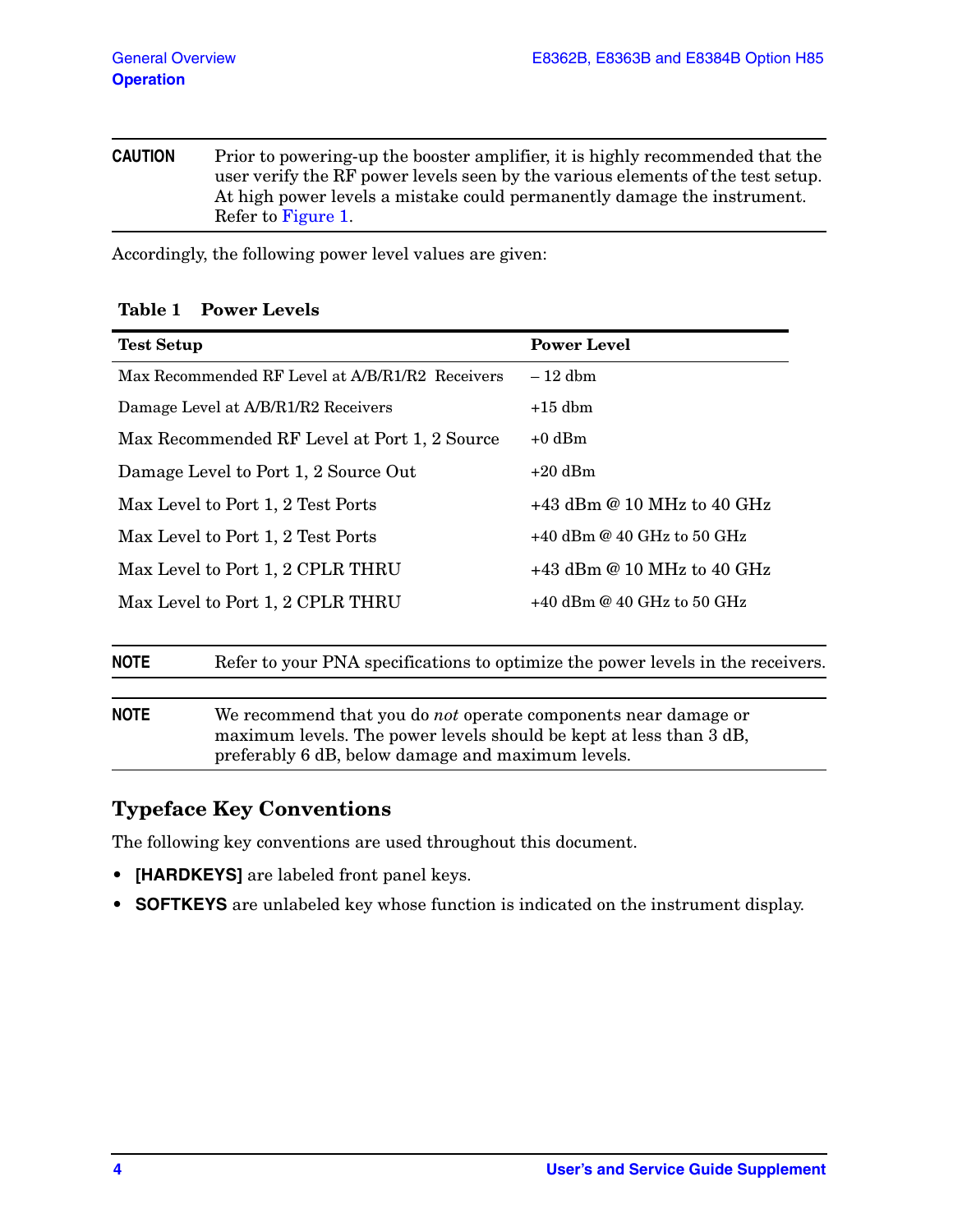### <span id="page-8-0"></span>**Specifications**

Specifications for Option H85 are the same as those of the Standard Microwave E836xB PNA Series with Option UNL. The Option H85 is a modified version of Option UNL. This modification eliminates the bias tees from the Port 1 and Port 2 Source paths. The Option H85 basic arrangement is configured with PNA Options 014, 016, 022, 080, and 081.

Specifications can be viewed or printed from the PNA Series Data Sheet (a condensed version of the specifications). Visit our web site at http://www.agilent.com/find/pna, select your analyzer model (E836xB) and click on the link to the data sheet.

The high power or large signal capability specifications for the Option H85 are not tested at the factory, in the field, or at service centers.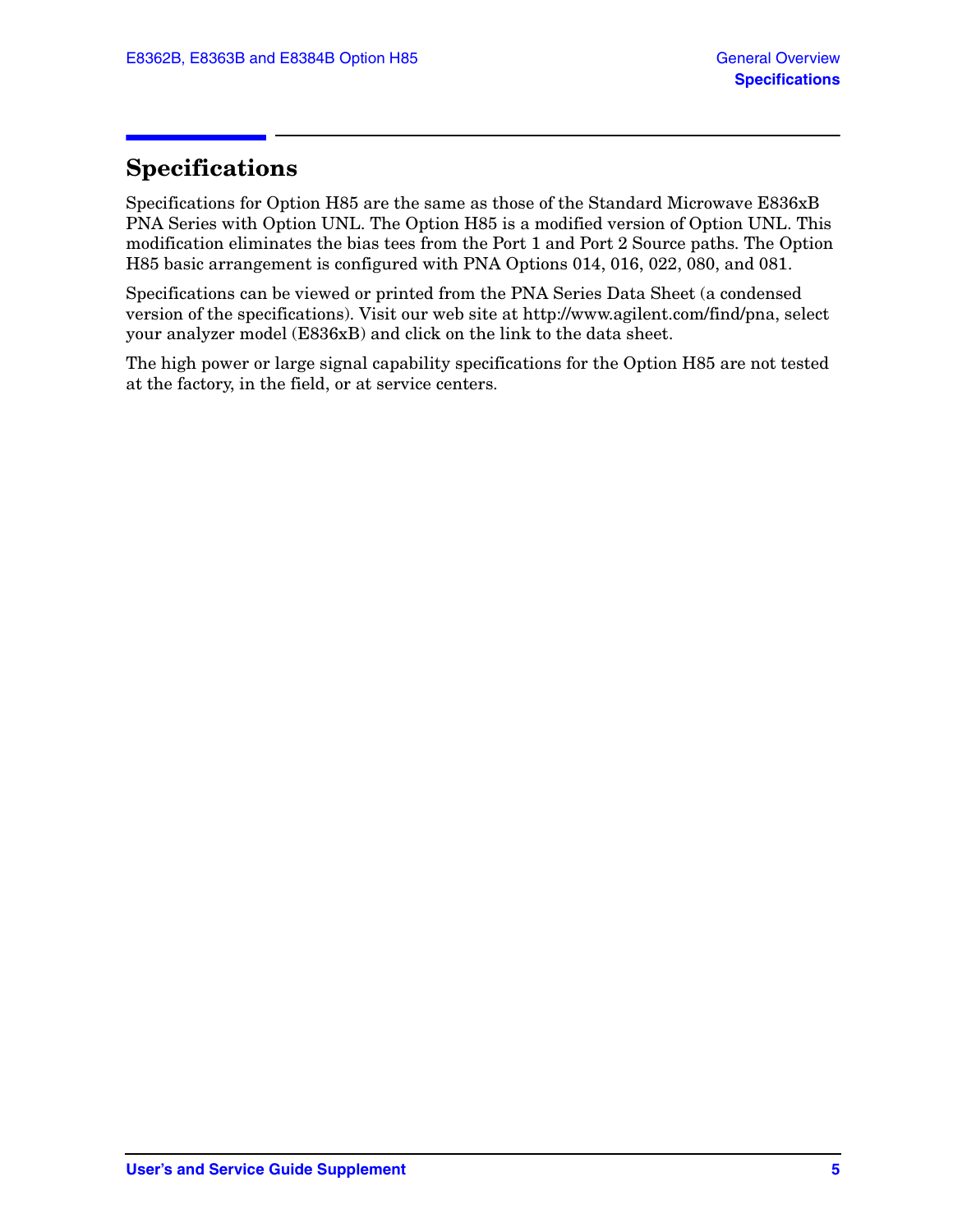#### <span id="page-9-0"></span>**Figure 1 Maximum Power Levels**

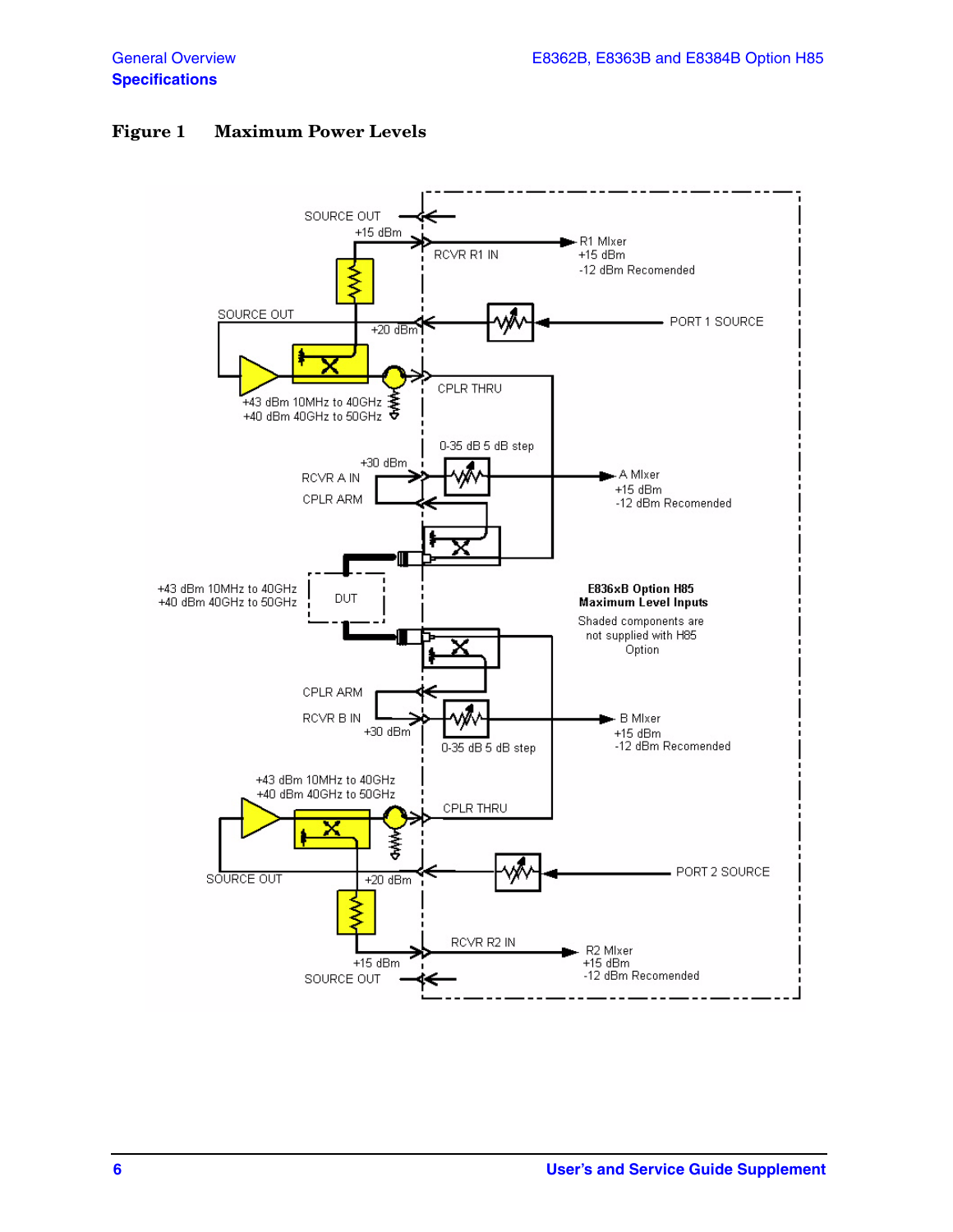### <span id="page-10-0"></span>**Figure 2 Bypass Configuration and Major Assemblies**

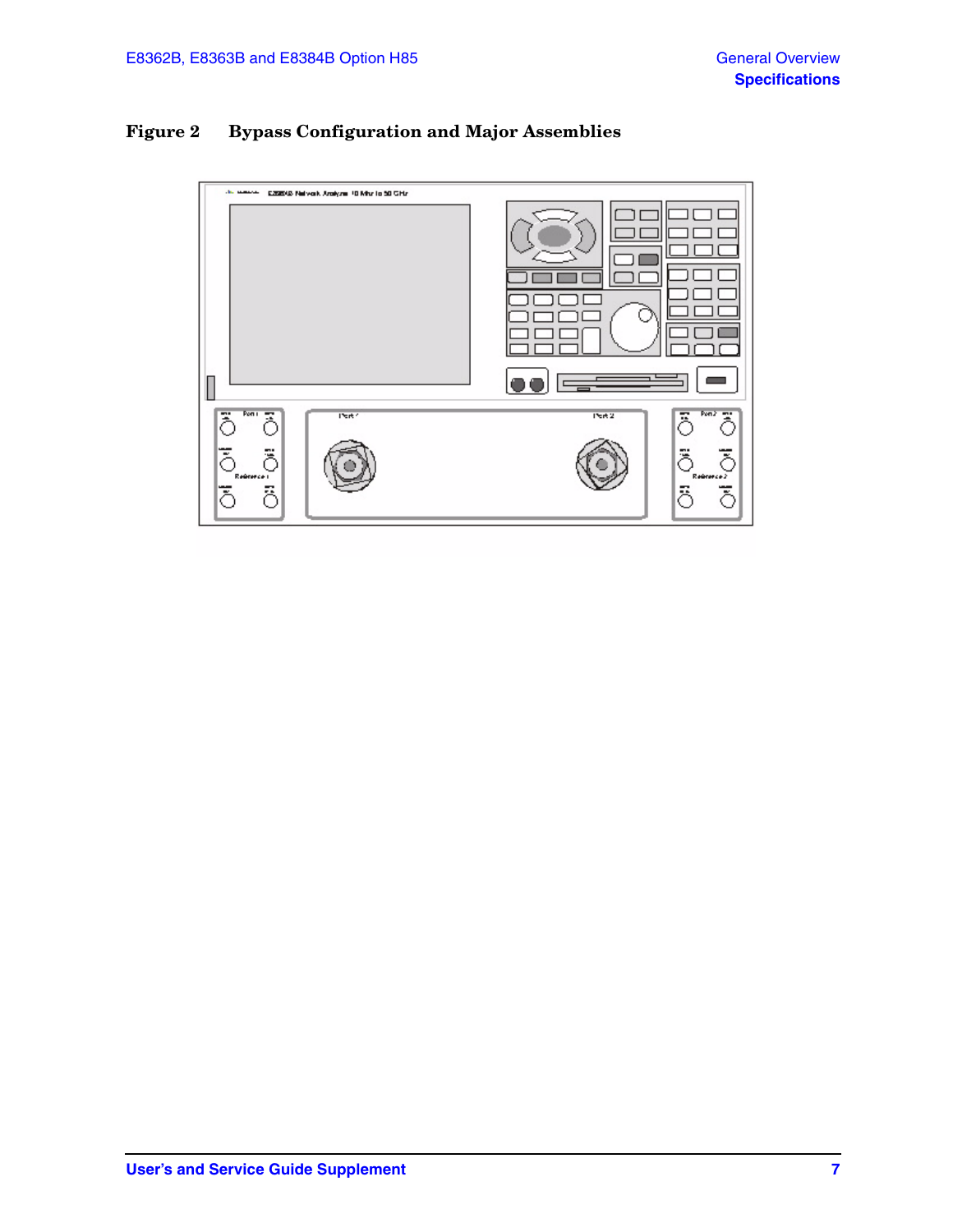In the following diagrams a high power isolator or attenuator *must* be inserted at the Port 1 or Port 2 front panel jumper (CPLR THRU and SOURCE OUT ports) to protect the internal solid state transfer switch (30 dB isolation recommended), or if reverse isolation of the amplifier is less than 30 dB. Maximum power into the SOURCE OUT is 20 dBm. Optimum power level to all receivers is –12 dBm.

- Insert attenuators  $(A, B, R1$  and  $R2$  ports) to reduce power to receivers accordingly.
- Set the initial instrument state to  $-65$  dBm test port power level to reduce the risk of damage when powering on the unit.
- The recommended sweep mode is **[STEP]**.
- Frequency Offset mode must be **On** and the R1 reference channel should be set to **External**.

#### <span id="page-11-0"></span>**Figure 3 High Power One-way Input/Output**

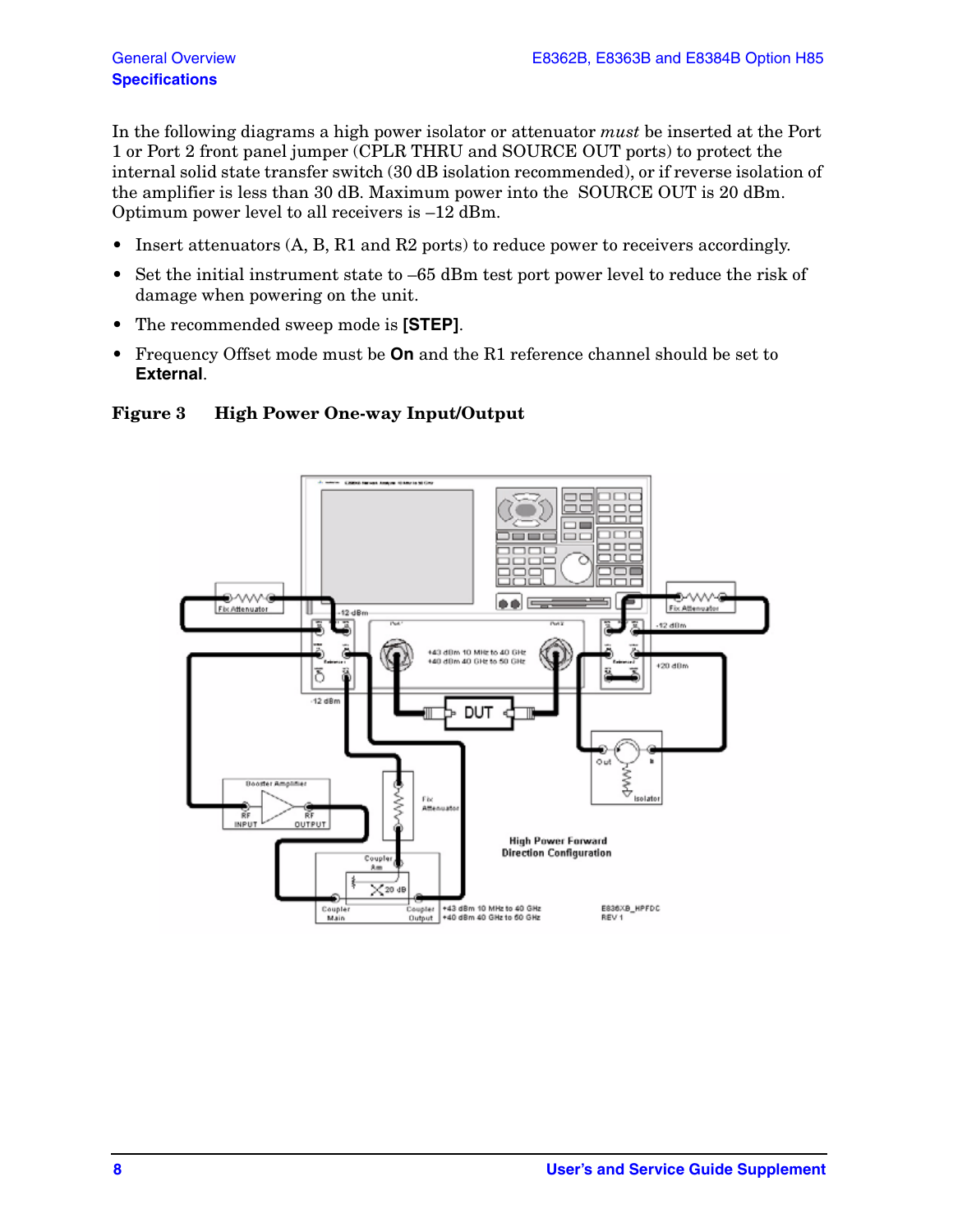![](_page_12_Figure_2.jpeg)

#### <span id="page-12-0"></span>**Figure 4 High Power DUT One-way to Output**

<span id="page-12-1"></span>**Figure 5 High Power Two-way Configuration** 

![](_page_12_Figure_5.jpeg)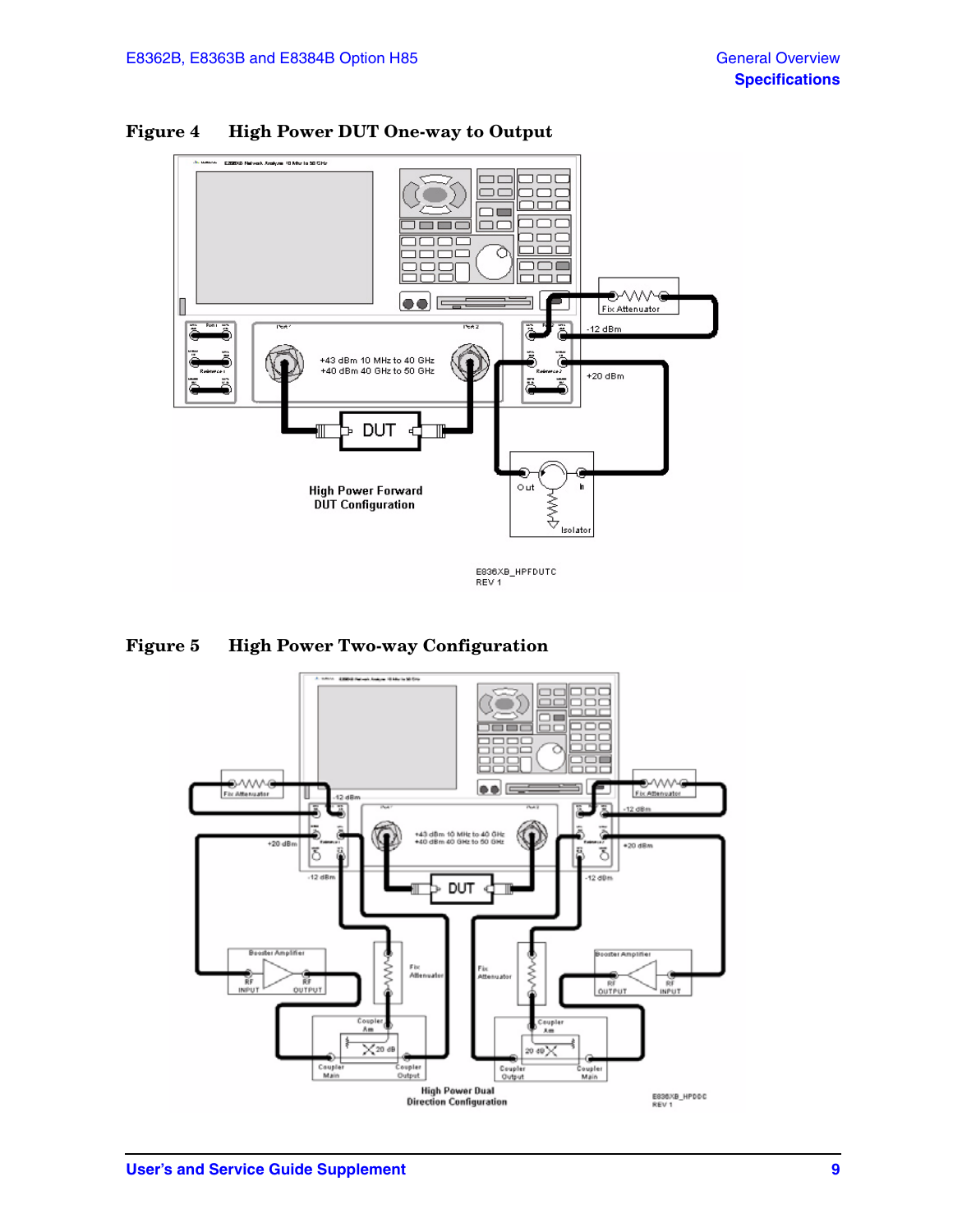### <span id="page-13-0"></span>**Making High Power Measurements With Option H85**

This section describes how to set up the analyzer to perform high power measurements. Analyzers equipped with the Option H85 can be configured to measure high power devices. This ability is useful if the required power for the device under test is greater than the analyzer can provide, or if the maximum output power from an amplifier under test exceeds safe input limits for a standard analyzer.

### <span id="page-13-1"></span>**Initial Setup**

- 1. If the analyzer is in the bypass mode configuration remove the jumper between SOURCE OUT and CPLR THRU connector on the front panel for Port 1. This can also be done for Port 2 if high power measurements are necessary for the reverse parameters of a device under test (DUT). Two booster amplifiers and two 20 dB couplers are required for both forward and reverse measurements. Refer to [Figure 1, "Maximum](#page-9-0)  [Power Levels."](#page-9-0)
- 2. Connect the booster amplifier RF INPUT connector to the Port 1 SOURCE OUT connector on the front panel of the analyzer.
- 3. Connect a 20 dB coupler (that operates within the frequency range of interest) to the booster amplifier RF OUTPUT connector.

#### **Figure 6 Booster Amplifier and 20 dB Coupler Connection Setup**

![](_page_13_Figure_9.jpeg)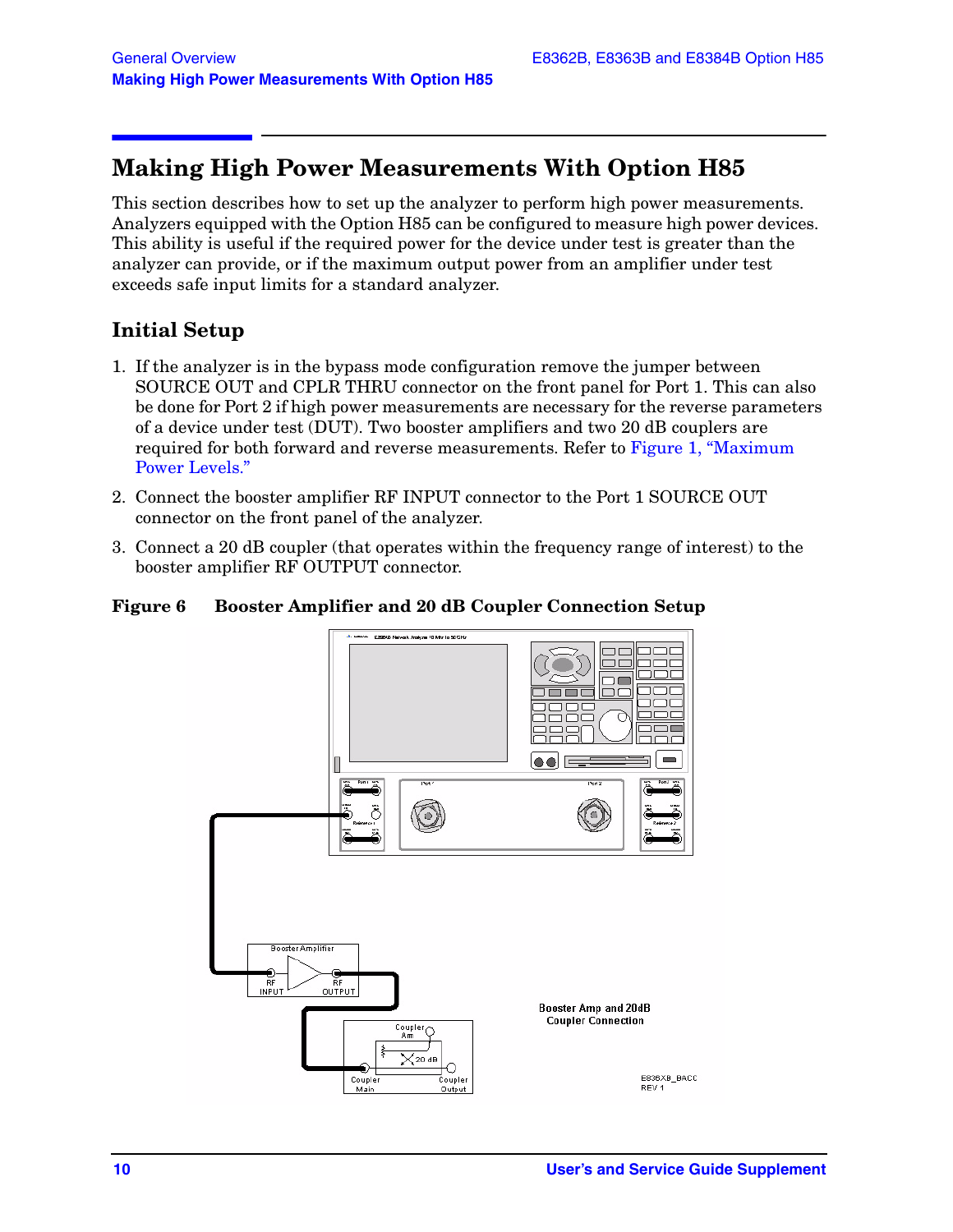### <span id="page-14-0"></span>**Determining Power Levels**

Before continuing, save this state and set it up as the **User Preset** key. The User Preset Conditions can be found in the PNA Series Network Analyzer's help menu.

4. Press **[Menu/Dialog]** then tab to **Help**. Select **Network Analyzer Help**. Type in User Preset, this will describe how to setup a User Preset. The final state should be saved as the User Preset to avoid an over power condition from the factory preset.

To find the User Preset:

- 5. Press **[Menu/Dialog]** then tab to **System**. Scroll down to **User Preset**. Click on **User Preset Enable** and press **Save,** then **OK.** This will save the current state as **User Preset**.
- 6. Turn on the analyzer and decrease the power level to –20 dBm by pressing **[Menu/Dialog]** then tab to **Channel**. In the pull down menu select **Power**. Scroll to **Port Selection** enter **[–20]**. Select **Port Power Coupled** to ensure that Ports 1 and 2 power levels are the same. Uncoupled ports should be used when adjusting the S12 power level or when Port 1 has a very low power level in comparison to Port 2.
- 7. Turn on the booster amplifier.

| <b>NOTE</b> | Depending on the power used, additional attenuation may have to be added |
|-------------|--------------------------------------------------------------------------|
|             | between the coupler and the power meter.                                 |

- 8. Using a power meter and sensor measure the output power from the coupled arm and the open port of the coupler.
- 9. Verify the gain of the booster amplifier(s). For example; if the analyzer output power level was set to –20 dBm and the output power measured from the open end of the coupler was  $-5$  dBm, the gain of the booster amplifier would be  $+15$  dB.
- 10. Verify that the power measured in the previous steps is within the acceptable limits (less than –12 dBm for the coupled arm, less than +43 dBm for the open port). The maximum power level between 40 GHz and 50 GHz is +40 dBm.
- 11. Estimate the maximum power level that will be needed to force the DUT into compression. Determine if the maximum output power from the coupled arm of the coupler will be higher than the acceptable limit. If so, add the appropriate amount of attenuation that will keep the coupler arm output power below –12 dBm.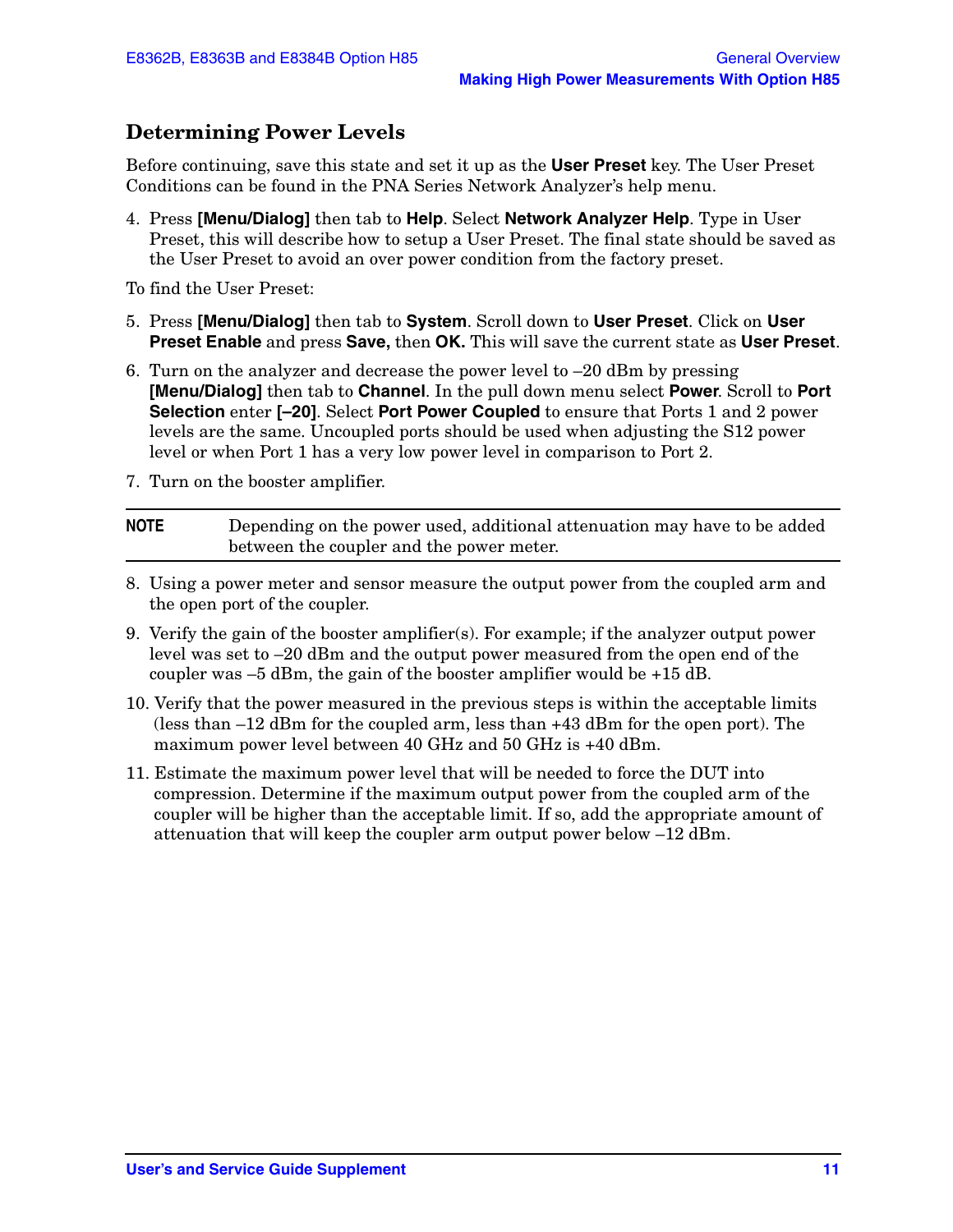### <span id="page-15-0"></span>**Additional Setup**

- 12. Turn off the booster amplifier.
- 13. Connect the open port of the 20 dB coupler to the CPLR THRU connector on the front panel for Port 1. This can also be done on Port 2 if reverse parameters high power measurements are required.
- 14. Disconnect the REFERENCE SOURCE OUT and RCVR R1 IN jumper on the front panel. Connect the coupled arm of the 20 dB coupler (along with any added attenuation) to the RCVR R1 IN. The same instructions apply to Port 2 with one exception; disconnect the jumper to RCVR R2 IN if high power measurements are required for the reverse parameters.
- 15. Press **[Menu/Dialog]** then tab to **Channel.** In the pull down menu select **Frequency Offset** and turn *on* the **Frequency Offset Mode**. In the Offset Setting set the **Offset** to **[0]**.

#### **Figure 7 PNA Port 1 Amplifier, Coupler, Attenuator Connections**

![](_page_15_Figure_8.jpeg)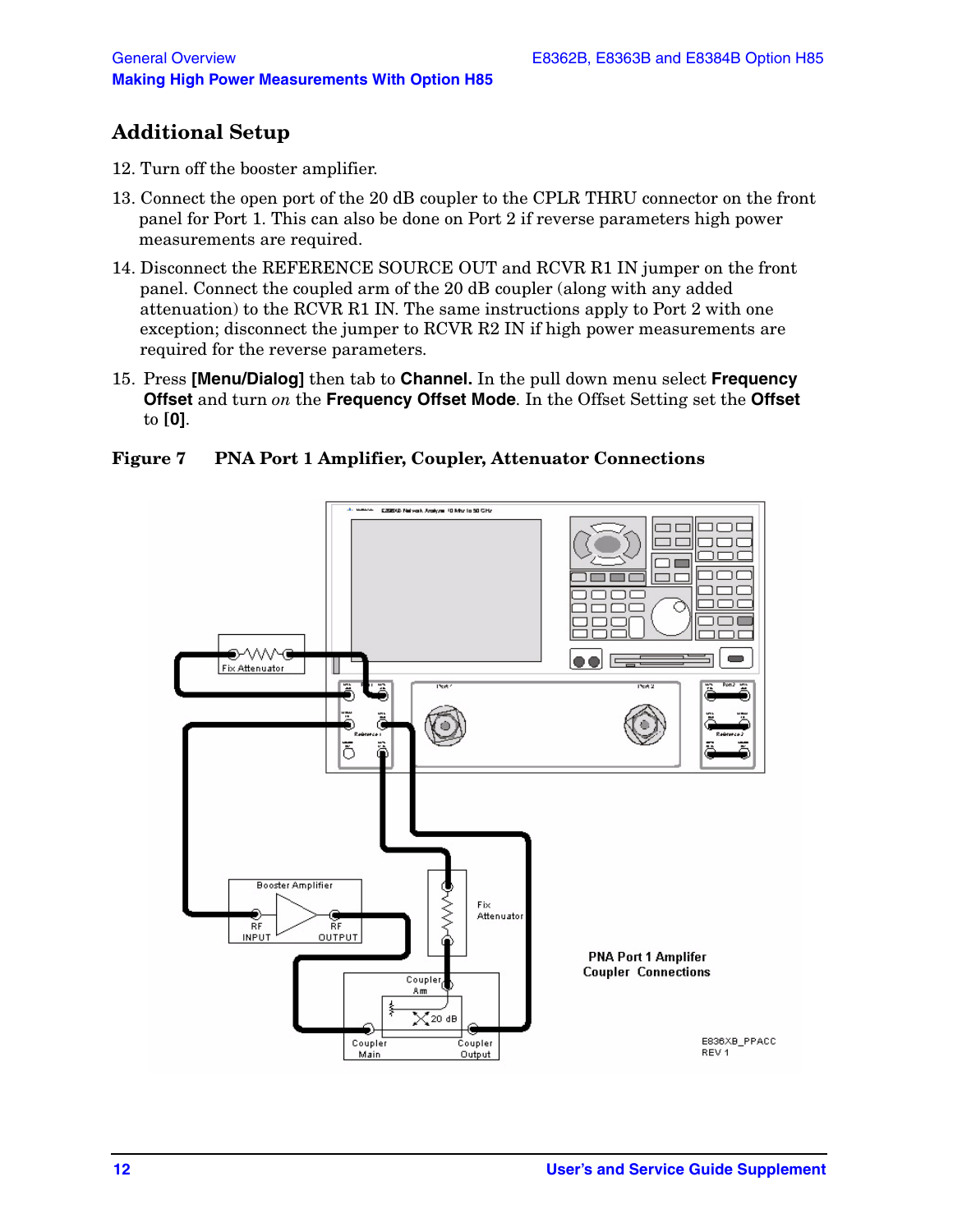### <span id="page-16-0"></span>**Selecting Power Ranges and Attenuator Settings**

- 16. Select a power range that will not exceed the maximum estimated power level, but will force the DUT into compression. For example; if your booster amplifier has a gain of +15 dB and the DUT will compress if supplied with +15 dBm, then you would adjust the analyzer output power not to exceed 0 dBm. This can done by setting Attenuator Control to 10 dB by pressing **Power**, under **Attenuator Control** uncheck **Auto** and enter **[10]** into the entry area.
- 17. Estimate the maximum amount of gain that could be provided by the DUT and as a result, the maximum amount of power that could be received by Test Port 2 when the DUT is in compression. For example; if a DUT with a maximum gain of +10 dB receives an input of +10 dBm, then the maximum amount of power that could be received by Test Port 2 is +20 dBm. An isolator or attenuator may be require depending on the amount of power at Test Port 2. An isolator is place between the CPLR THRU and SOURCE OUT for Port 2. Refer [Figure 8](#page-16-1).

#### <span id="page-16-1"></span>**Figure 8 Isolators and Attenuator Connections**

![](_page_16_Figure_6.jpeg)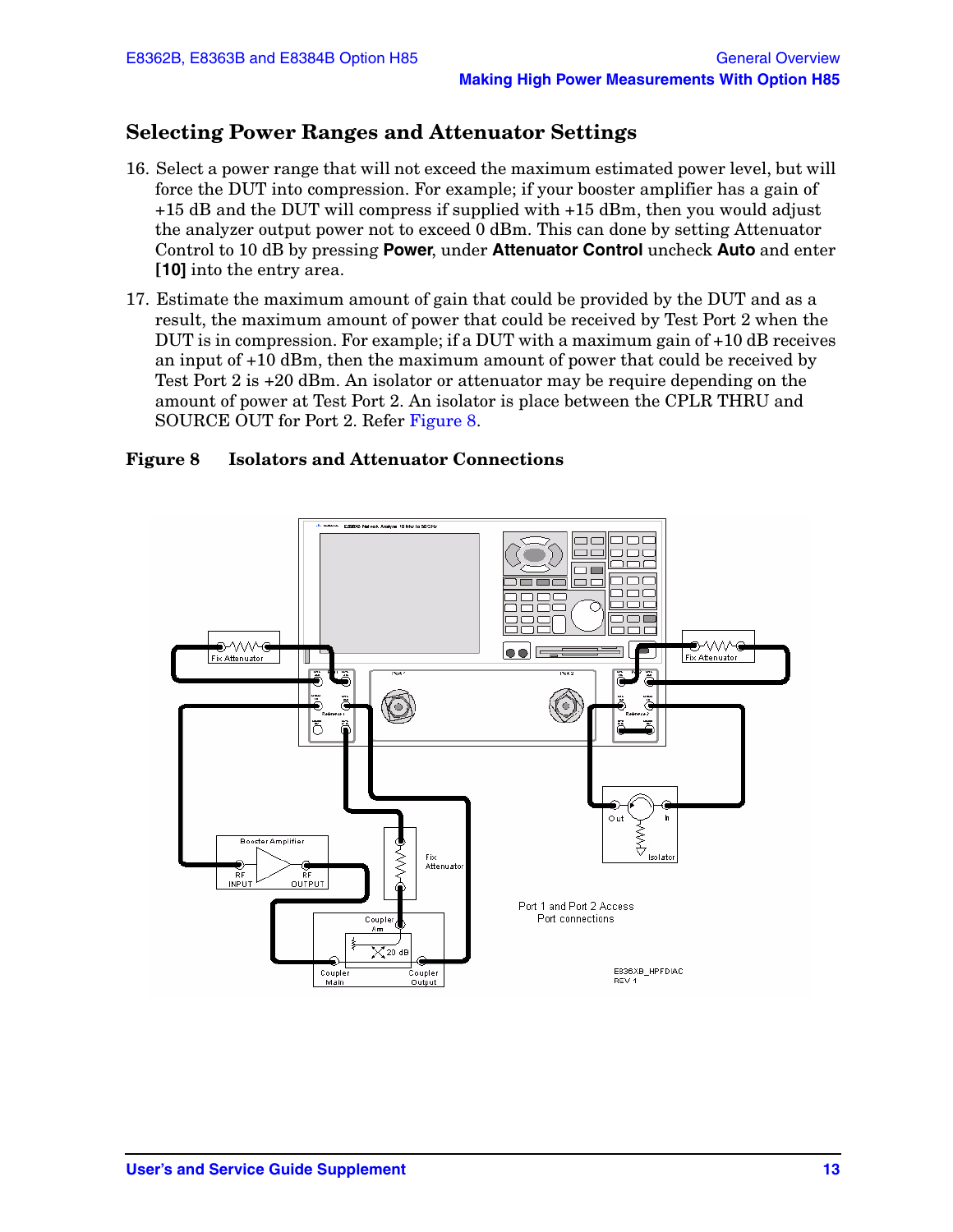18. Calculate the amount of attenuation needed between the analyzer's coupler and receivers so that you do not exceed the optimum receiver power level of –12 dBm.

It will be necessary to take the following into consideration:

- Receiver A will be coupled to the analyzer RF path that could receive power reflections as high as +10 dBm.
- Receiver B will be coupled to the analyzer RF path that could receive a maximum of +20 dBm from the DUT.
- Analyzer coupler loss is  $-13$  dB.
- The optimum receiver power level is  $-12$  dBm.
- 19. Set the internal step attenuator to the value calculated below (rounding off to the highest 5 dB step). Setting the receiver attenuation will set the internal attenuation. Press **[Menu/Dialog]** then tab to **Channel**. In the pull down menu select **Power**, under Receiver Attenuation set Receiver A to **[10]** and Receiver B to **[20]**. Power levels greater than +35 dBm will require additional attenuation between Port 2 access ports CPLR ARM and RCVR B IN, see [Figure 8.](#page-16-1)

With the previous points in mind, the amount of attenuation can be calculated from the following equations:

|  | Receiver Attenuator $A = 10dBm - 13dBm - (-12dBm)$ | Attenuator $A = 10dBm$  |
|--|----------------------------------------------------|-------------------------|
|  |                                                    |                         |
|  |                                                    |                         |
|  | Receiver Attenuator $B = 20dBm - 13dBm - (-12dBm)$ | Attenuator $B = 20$ dBm |

#### 20. Turn on the booster amplifier.

- **CAUTION** From this point forward, *do not* press Preset unless you have turned off the booster amplifier(s), or you have saved this state and renamed it to User Preset. Pressing Preset will return the analyzer to its default power level and default internal attenuator settings. This increase in power may result in damage to the DUT or analyzer.
- 21. Press **[Menu/Dialog]** to activate the R1 Input Path then tab to **Channel**. In the pull down menu select **Test Set**. A window for the R1 Input Path will be displayed. Select the **External R1 Loop**.
- 22. Measure the output power from the Test Port 1 using a power meter and verify that it is as you would expect.

If you are measuring a highly reflective device, high power isolators should be inserted between the 20 dB coupler and CPLR THRU front panel ports.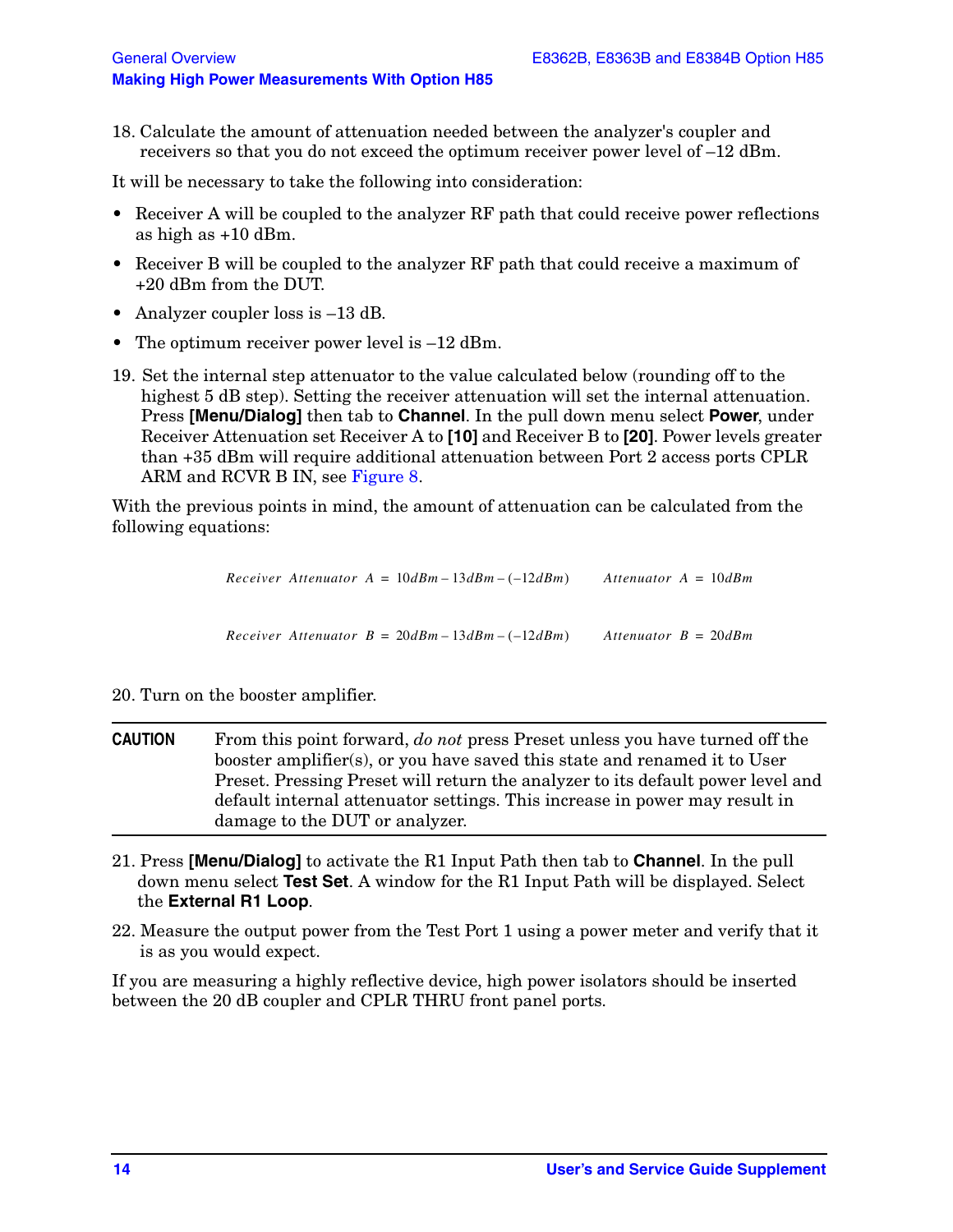### <span id="page-18-0"></span>**Final Setup and Response Calibration**

- 23. Verify that all of the power and attenuator settings are correct, and set the following measurement. Press **[Menu/Dialog]** then tab to **Trace**. In the pull down menu select **Measure** then **S21**.
- 24. Connect the test port cables of the analyzer to form a thru configuration.
- 25. Press **[Menu/Dialog]** then tab to **Calibration**. In the pull down menu select **Calibration Wizard** then **Unguided Calibration Use Mechanical Standards**. Select **THRU Response**. Follow analyzers window prompts to finish calibration.
- 26. Make the connection as shown in [Figure 9](#page-18-1). Turn on the DUT and measure the **S21** gain of the amplifier under test to confirm the proper operation of the measurement test setup.

#### <span id="page-18-1"></span>**Figure 9 Forward High Power Measurement Configuration**

![](_page_18_Figure_8.jpeg)

27. Continue with any other high power measurements.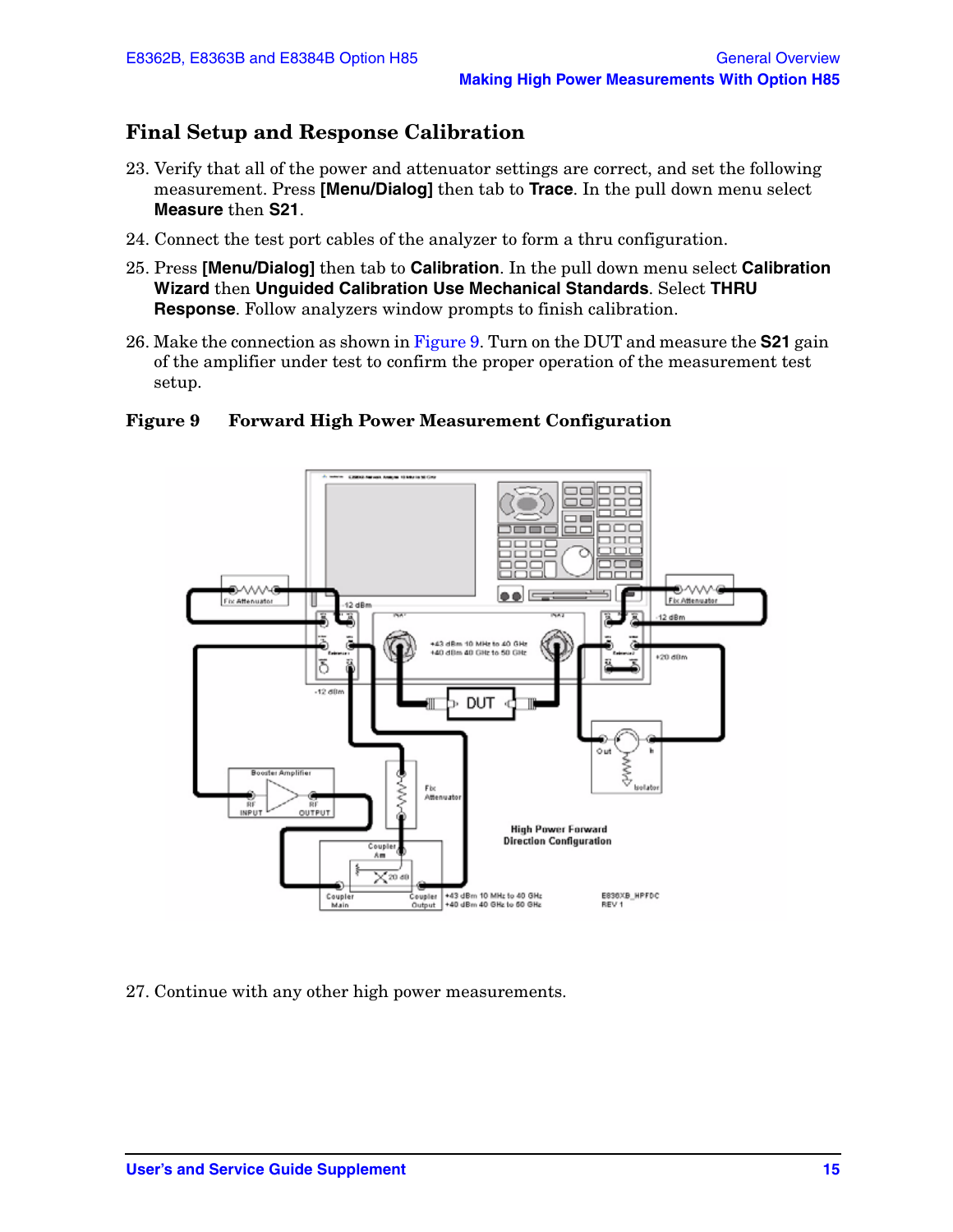**NOTE** Ratio measurements, such as gain, will be correctly displayed. However, the displayed absolute power levels on the analyzer will *not* be correct. To correctly interpret power levels and the gain of the booster amplifier, the attenuator setting must be taken into consideration.

If no calibration has been performed or if the instrument is in an un-calibrated state, the following must be taken into consideration when interpreting the measured data:

- The value of attenuation added to receiver A and B.
- The R channel reference level supplied from the coupler arm of the 20 dB coupler.

This procedure can be repeated to setup the reverse high power configuration.

**CAUTION** The microwave PNA has over 20 frequency bands. During band-crossings, the firmware turns off the RF power level. If you are testing a high-gain device with an ALC when the PNA switches bands, the power shuts down and the DUT ALC attempts to increase the gain. Microseconds later the PNA power returns. However, in this short time frame the DUT or the VNA may be damaged. The band-crossings are listed in [Table 2](#page-19-0).

| <b>Band</b>    | <b>Frequency (GHz)</b>  | <b>Band</b>    | <b>Frequency (GHz)</b>  |  |
|----------------|-------------------------|----------------|-------------------------|--|
| E8362/63/64B:  |                         |                |                         |  |
| $\Omega$       | 0 to $0.045$            | 14             | $15.2 \text{ to } 16.0$ |  |
| 1              | 0.045 to 0.748          | 15             | 16.0 to 20.0            |  |
| $\overline{2}$ | $0.748 \text{ to } 1.5$ | E8363/64B:     |                         |  |
| 3              | $1.5 \text{ to } 3.0$   | 16             | 20.0 to 22.8            |  |
| 4              | $3.0 \text{ to } 3.8$   | 17             | 22.8 to 25.6            |  |
| 5              | $4.0 \text{ to } 4.5$   | 18             | 25.6 to 30.0            |  |
| 6              | 4.5 to $4.8$            | 19             | 30.0 to 32.0            |  |
| $\overline{7}$ | $4.8 \text{ to } 6.0$   | 20             | 32.0 to 36.0            |  |
| 8              | $6.0 \text{ to } 6.4$   | 21             | 36.0 to 38.4            |  |
| 9              | 6.4 to 7.6              | 22             | 38.4 to 40              |  |
| 10             | 7.6 to 10.0             | <b>E8364B:</b> |                         |  |
| 11             | $10.0 \text{ to } 12.0$ | 23             | $40.0 \text{ to } 45.6$ |  |
| 12             | $12.0 \text{ to } 12.8$ | 24             | 45.6 to 48.0            |  |
| 13             | $12.8 \text{ to } 15.2$ | 25             | $48.0 \text{ to } 50.0$ |  |

#### <span id="page-19-0"></span>**Table 2 Frequency Band-Crossing**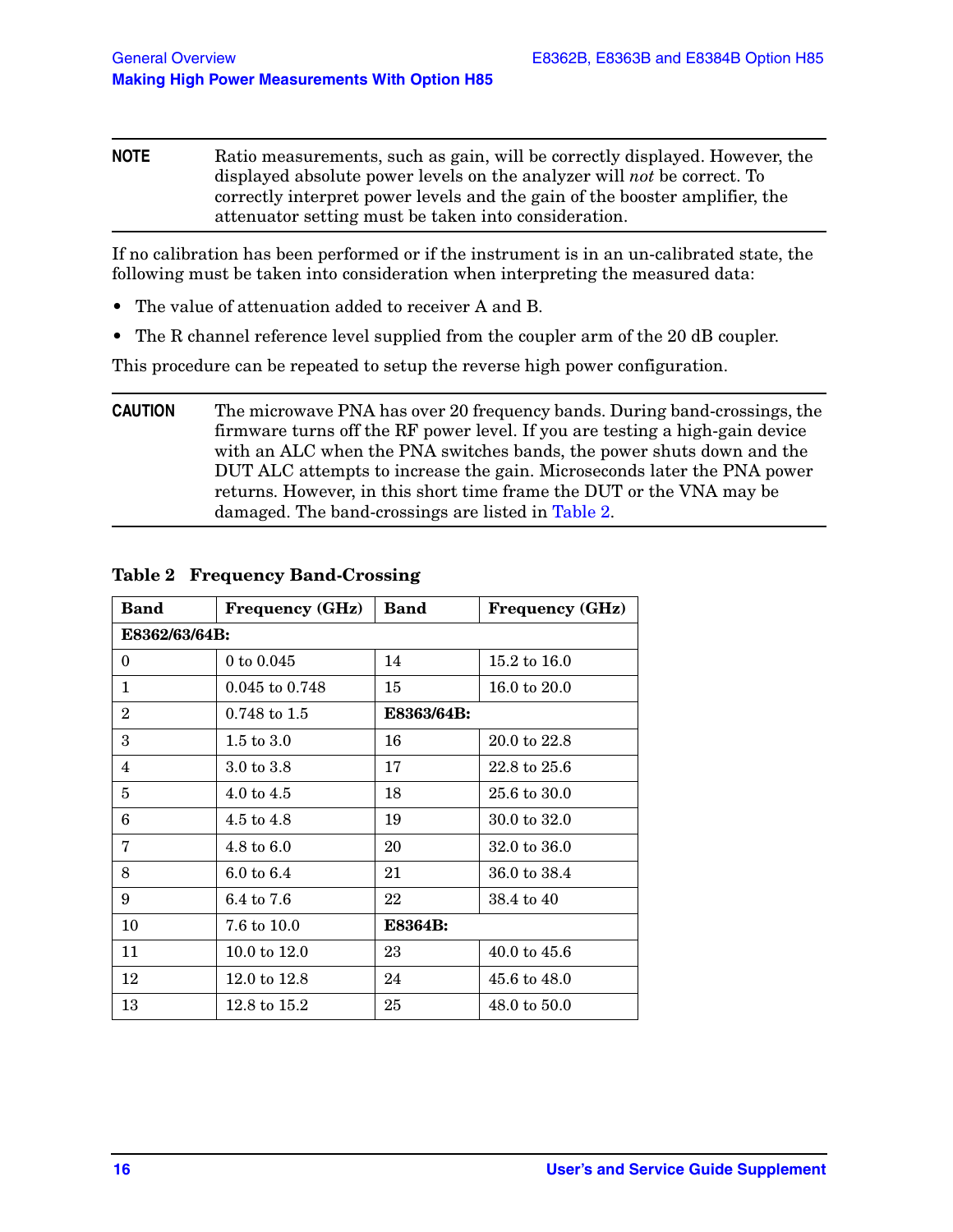| Linear (watts) | Log(dBm) |
|----------------|----------|
| 0.001          | $+0$     |
| 0.01           | $+10$    |
| 0.1            | $+20$    |
| 1              | $+30$    |
| $\overline{2}$ | $+33$    |
| 4              | $+36$    |
| 10             | $+40$    |
| 20             | $+43$    |
| 40             | $+46$    |
| 50             | $+47$    |
| 100            | $+50$    |
| 200            | $+53$    |

### <span id="page-20-0"></span>**Table 3 Watts to dBm Reference Table**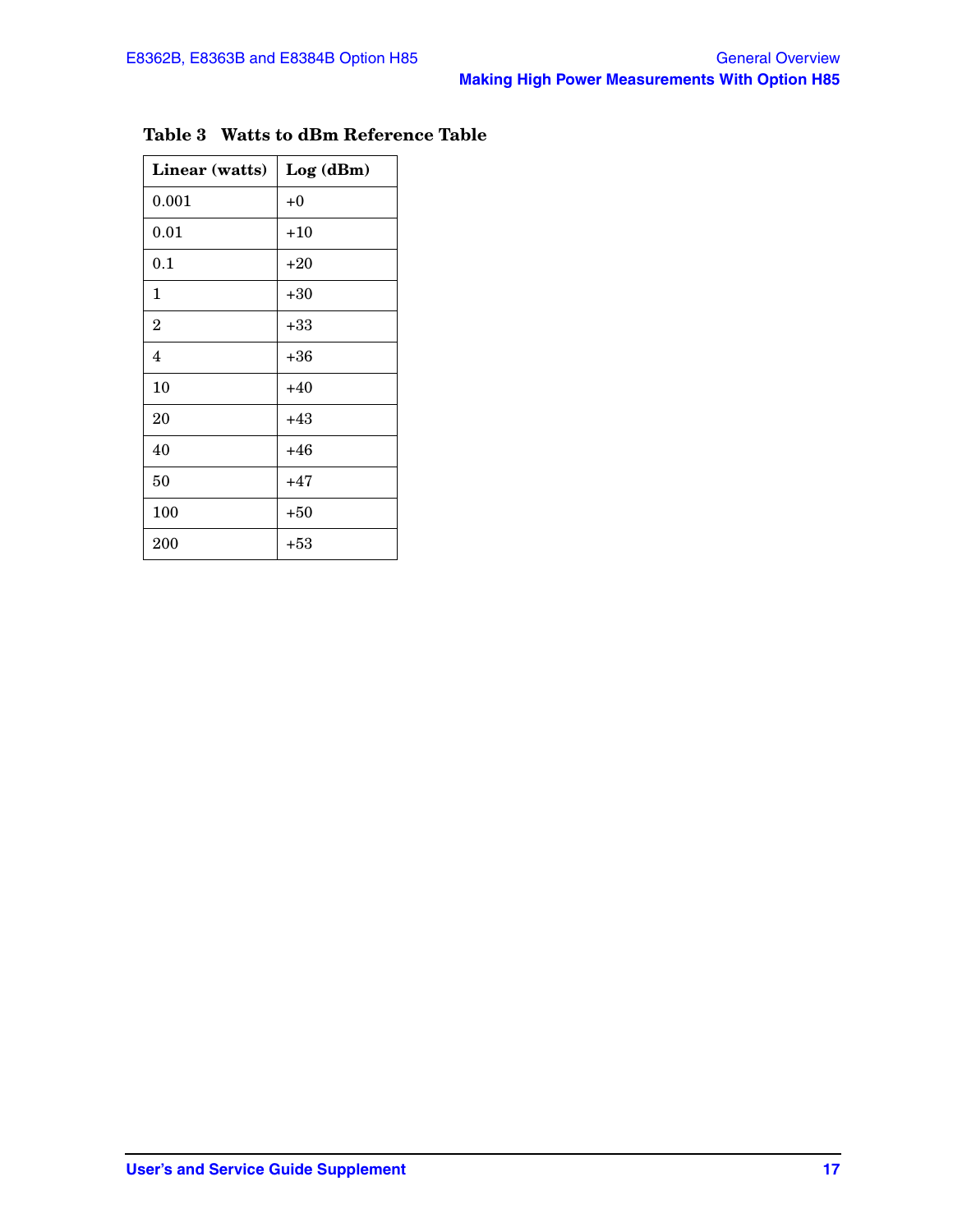## <span id="page-21-0"></span>**Service Information**

Servicing information can be found in the Agilent Technologies PNA Series Microwave Network Analyzers E8362B, E8363B, E8364B Service Guide (E8364-90026). This guide can be found using the our web site at http://www.agilent.com/find/pna. Select he link Manuals & Guides and type E8364-90026 in the search field.

In the Replaceable Parts Listing section of the service guide, look up "Parts Included with Options 014, 080, 081 and Parts Included with Options UNL, 014, 016, 080, 081. Both chapters show the parts added and deleted, and the part assembly placement.

The Agilent Technologies PNA Series Microwave Network Analyzers E8362BH85, E8363BH85, and E8364BH85 will display Options 014, 016, 080, 081 and UNL. The Option H85 deletes bias tees from the Option UNL. Service software is available for servicing the E8362BH85, E8363BH85 and E8364BH85 at local service centers.

Follow the Service Guide instructions for all repair, replacement procedures, tests and adjustments.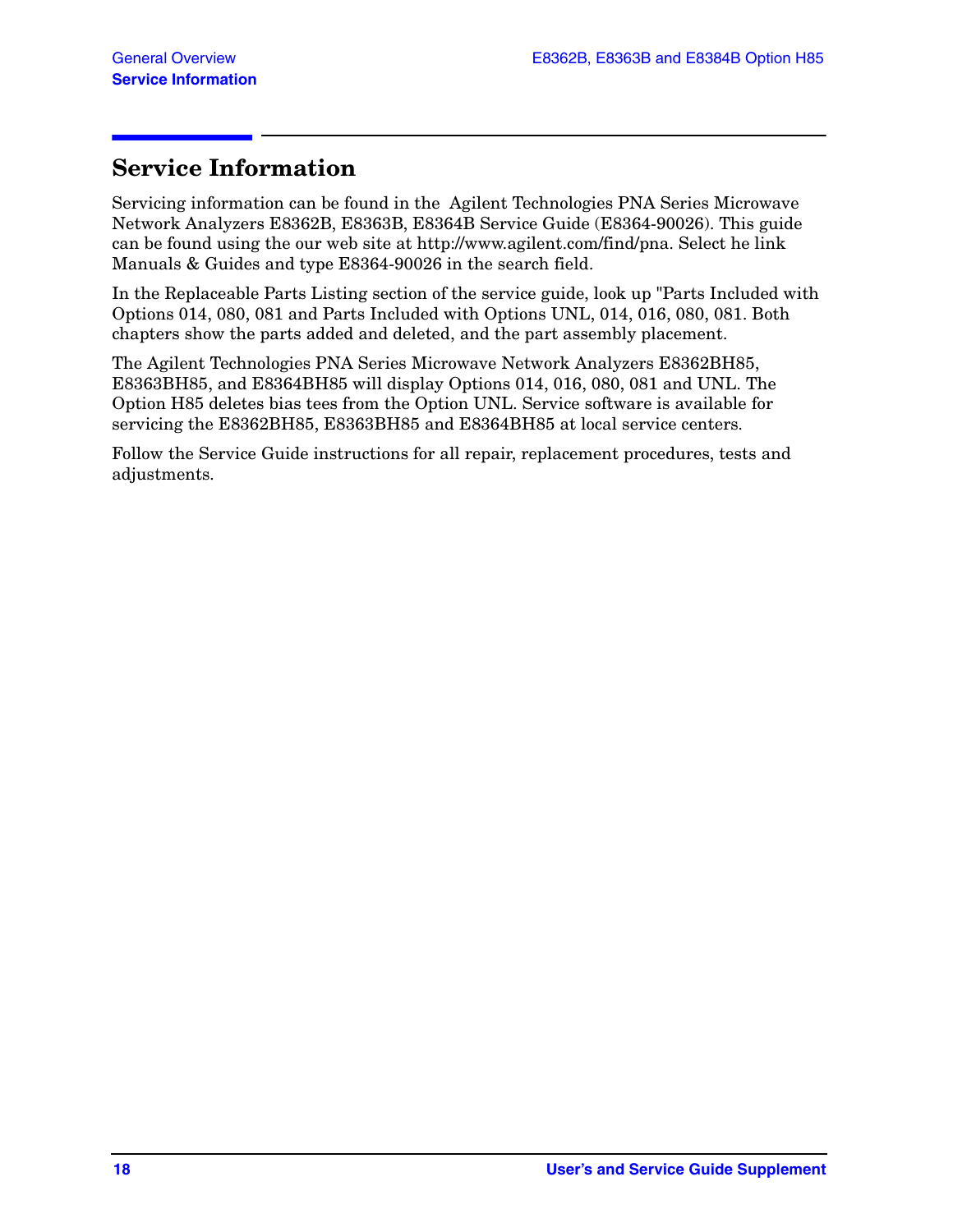# <span id="page-22-0"></span>**Replaceable Parts**

**NOTE** Special options are built to order, so long lead times may be encountered when ordering replacement parts.

<span id="page-22-2"></span><span id="page-22-1"></span>

| Reference<br><b>Designator</b> | <b>PNA</b>        | <b>Description</b>                                       | Agilent<br><b>Part Number</b> |
|--------------------------------|-------------------|----------------------------------------------------------|-------------------------------|
|                                |                   | Add:                                                     |                               |
| W63 <sup>1</sup>               | E8362B            | RF Cable: Port 1 CPLR THRU to<br>A25 test port 1 coupler | E8362-20018                   |
| W63 <sup>1</sup>               | E8363B/<br>E8364B | RF Cable: Port 1 CPLR THRU to<br>A25 test port 1 coupler | E8364-20073                   |
| $W64^2$                        | E8362B            | RF Cable: Port 2 CPLR THRU to<br>A26 test port 1 coupler | E8362-20019                   |
| $W64^2$                        | E8363B/<br>E8364B | RF Cable: Port 2 CPLR THRU to<br>A26 test port 1 coupler | E8364-20074                   |
|                                | All               | User's and Service Guide<br>Supplement                   | E8364-90027                   |
|                                |                   | Delete:                                                  |                               |
| A38/A39                        | E8362B            | Bias tee with cable                                      | 5086-7239                     |
| A38/A39                        | E8363B/<br>E8364B | Bias tee with cable                                      | 5086-7239                     |
| W55                            | All               | RF Cable: A38 bias tee to<br>A25 test port 1 coupler     | E8364-20167                   |
| W56                            | All               | RF Cable: A39 bias tee to<br>A26 test port 1 coupler     | E8364-20168                   |
| W83                            | E8363B/<br>E8364B | RF Cable: Port 1 CPLR THRU to<br>A38 bias tee            | E8362-20012                   |
| <b>W83</b>                     | E8362B            | RF Cable: Port 1 CPLR THRU to<br>A38 bias tee            | E8364-20039                   |
| W84                            | E8363B/<br>E8364B | RF Cable: Port 2 CPLR THRU to<br>A39 bias tee            | E8362-20013                   |
| <b>W84</b>                     | E8363B/<br>E8364B | RF Cable: Port 2 CPLR THRU to<br>A39 bias tee            | E8364-20040                   |

1. W63 replaces W55, A38 and W83.

2. W64 replaces W56, A39 and W84.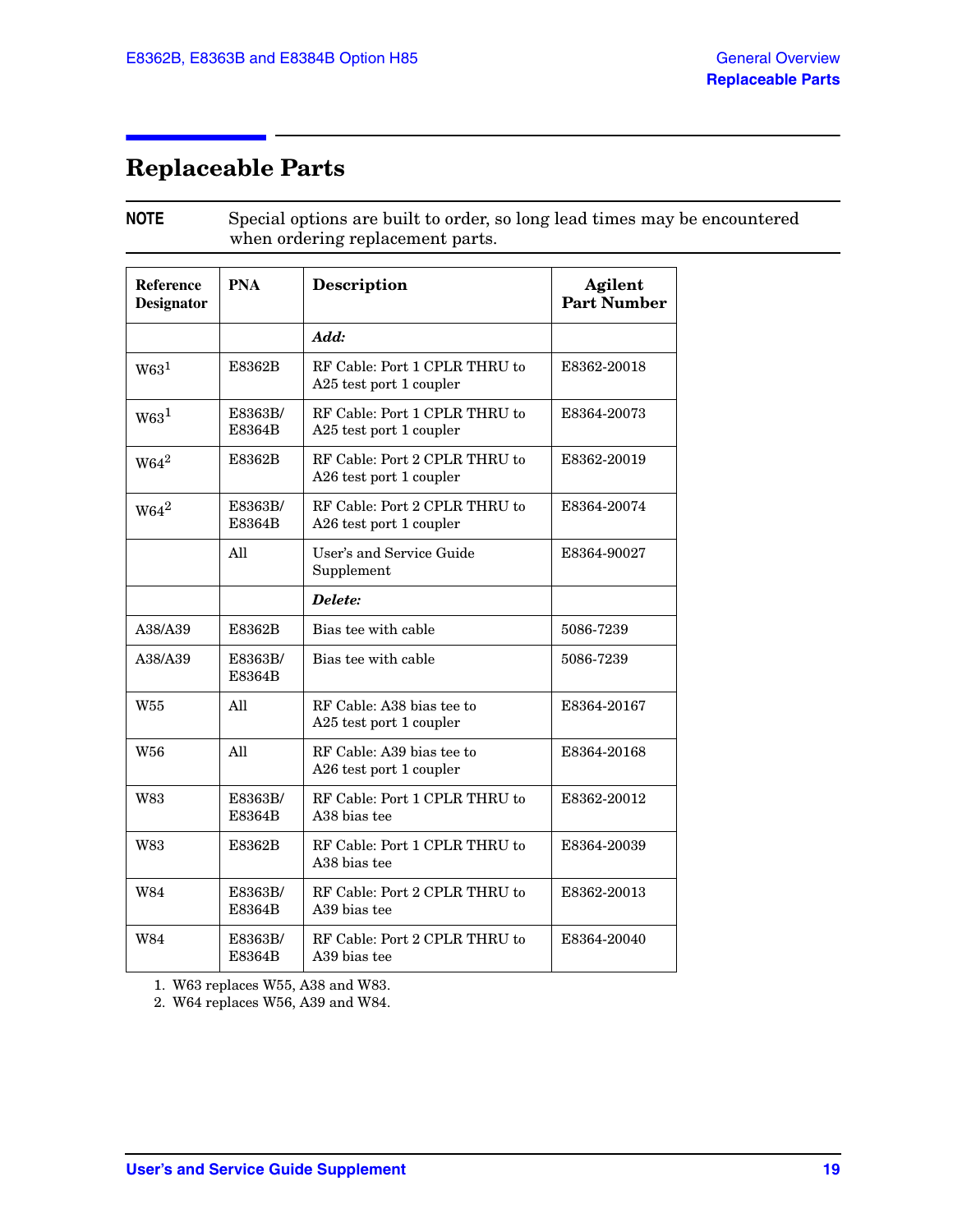# <span id="page-23-0"></span>**Safety and Regulatory Information**

### <span id="page-23-1"></span>**Introduction**

Review this product and related documentation to familiarize yourself with safety markings and instructions before you operate the instrument. This product has been designed and tested in accordance with international standards.

### <span id="page-23-2"></span>**Before Applying Power**

Verify that the product is configured to match the available main power source. If this product is to be powered by autotransformer, make sure the common terminal is connected to the neutral (grounded) side of the ac power supply.

### <span id="page-23-3"></span>**Shipping Instructions**

You must always call the Agilent Technologies Instrument Support Center to initiate service before retuning your instrument to a service office. See ["Contacting Agilent" on](#page-27-1)  [page 24](#page-27-1). Always transport or ship the instrument using the original packaging if possible. If not, comparable packaging must be used. Attach a complete description of the failure symptoms.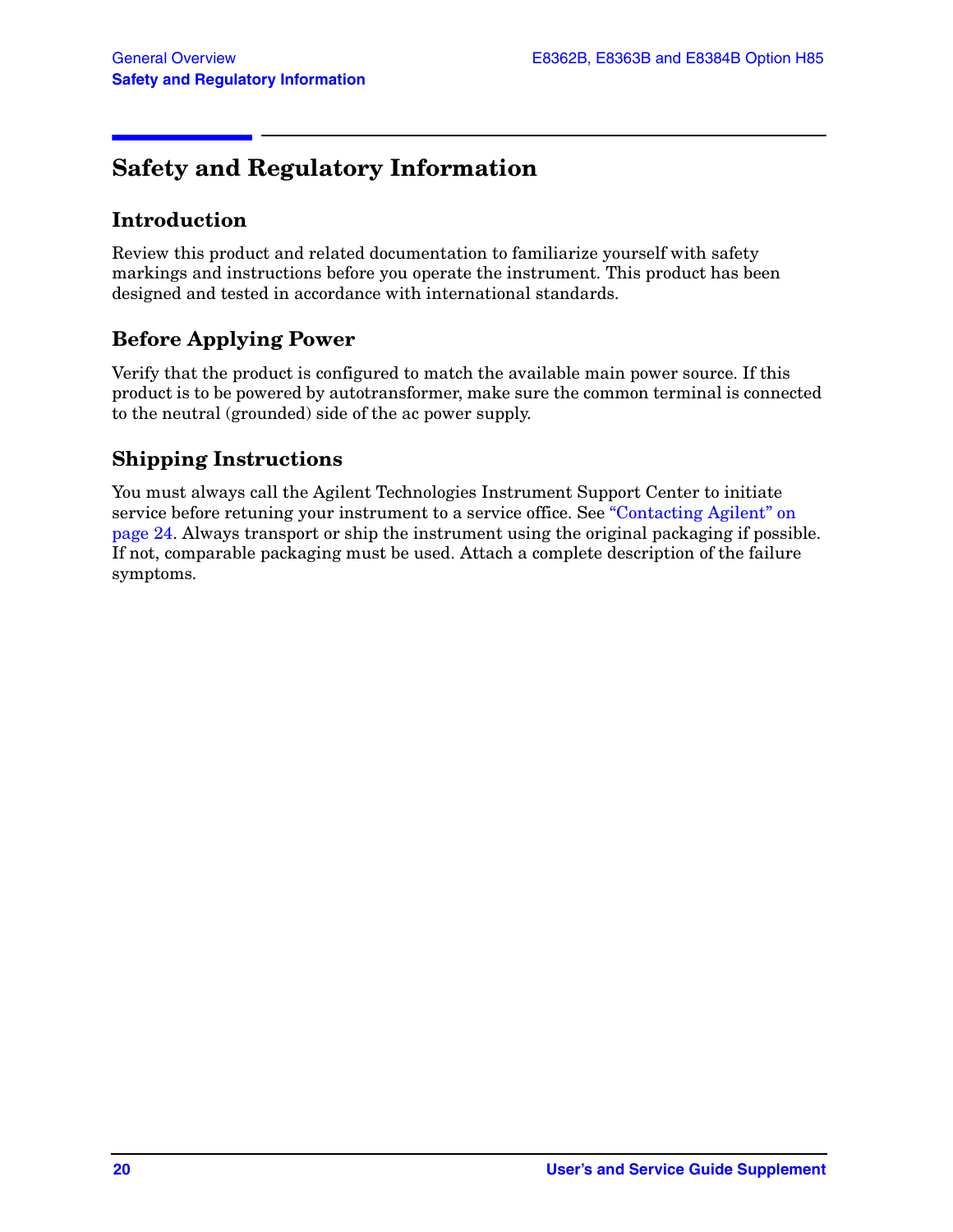<span id="page-24-0"></span>

| <b>WARNING</b> | The WARNING notice denotes a hazard. It calls attention to a<br>procedure, practice, or the like, which if not correctly performed or<br>adhered to, could result in personal injury. Do not proceed beyond a<br>WARNING notice until the indicated conditions are fully understood<br>and met.                                                                                                       |
|----------------|-------------------------------------------------------------------------------------------------------------------------------------------------------------------------------------------------------------------------------------------------------------------------------------------------------------------------------------------------------------------------------------------------------|
|                | Warnings applicable to this instrument are:                                                                                                                                                                                                                                                                                                                                                           |
| <b>WARNING</b> | If this instrument is not used as specified, the protection provided by<br>the equipment could be impaired. This instrument must be used in a<br>normal condition (in which all means for protection are intact) only.                                                                                                                                                                                |
| <b>WARNING</b> | For continued protection against fire hazard replace line fuse only<br>with same type and rating:<br>• United States-F 3A/250V, Part Number 2110-0780<br>• Europe-F 3.15A/250V, Part Number 2110-0655<br>The use of other fuses or material is prohibited.                                                                                                                                            |
| <b>WARNING</b> | This is a Safety Class I product (provided with a protective earthing<br>ground incorporated in the power cord). The mains plug shall be<br>inserted only into a socket outlet provided with a protective earth<br>contact. Any interruption of the protective conductor, inside or<br>outside the instrument, is likely to make the instrument dangerous.<br>Intentional interruption is prohibited. |
| <b>WARNING</b> | The power cord is connected to internal capacitors that may retain<br>dangerous electrical charges for 5 seconds after disconnecting the<br>plug from its power supply.                                                                                                                                                                                                                               |
| <b>WARNING</b> | These servicing instructions are for use by qualified personnel only.<br>To avoid electrical shock, do not perform any servicing unless you are<br>qualified to do so.                                                                                                                                                                                                                                |
| <b>WARNING</b> | The opening of covers or removal of parts is likely to expose<br>dangerous voltages. Disconnect the instrument from all voltage<br>sources while it is being opened.                                                                                                                                                                                                                                  |
| <b>WARNING</b> | This product is designed for use in Installation Category II and<br>Pollution Degree 2 per IEC 1010 and 664 respectively.                                                                                                                                                                                                                                                                             |
| <b>WARNING</b> | No operator serviceable parts inside. Refer servicing to qualified<br>personnel. To prevent electrical shock do not remove covers.                                                                                                                                                                                                                                                                    |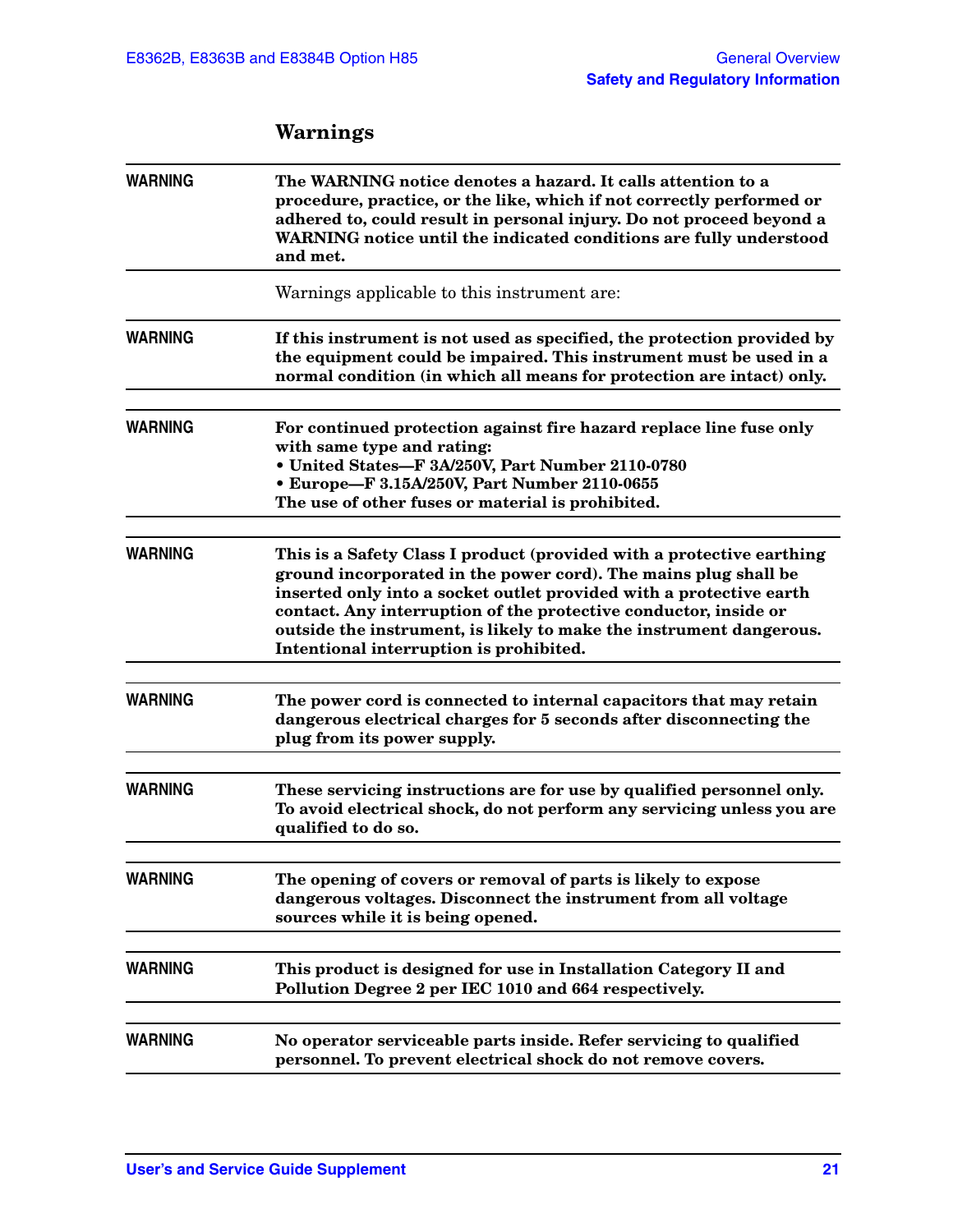<span id="page-25-0"></span>

| <b>WARNING</b> | If this product is not used as specified, the protection provided by the<br>equipment could be impaired. This product must be used in a normal<br>condition (in which all means for protection are intact) only.<br><b>Cautions</b>                                                                                                                                                                                                                        |  |  |
|----------------|------------------------------------------------------------------------------------------------------------------------------------------------------------------------------------------------------------------------------------------------------------------------------------------------------------------------------------------------------------------------------------------------------------------------------------------------------------|--|--|
|                |                                                                                                                                                                                                                                                                                                                                                                                                                                                            |  |  |
| <b>CAUTION</b> | The CAUTION notice denotes a hazard. It calls attention to an<br>operating procedure, practice, or the like, which if not correctly<br>performed or adhered to, could result in damage to the product or loss of<br>important data. Do not proceed beyond a CAUTION notice until the<br>indicated conditions are fully understood and met.                                                                                                                 |  |  |
|                | Cautions applicable to this instrument are:                                                                                                                                                                                                                                                                                                                                                                                                                |  |  |
| <b>CAUTION</b> | Always use the three-prong ac power cord supplied with this<br>instrument. Failure to ensure adequate earth grounding (by not using<br>this cord) can cause instrument damage.                                                                                                                                                                                                                                                                             |  |  |
| <b>CAUTION</b> | This instrument has autoranging line voltage input; be sure the supply<br>voltage is within the specified range.                                                                                                                                                                                                                                                                                                                                           |  |  |
| <b>CAUTION</b> | Ventilation Requirements: When installing the instrument in a<br>cabinet, the convection into and out of the instrument must not be<br>restricted. The ambient temperature (outside the cabinet) must be less<br>than the maximum operating temperature of the instrument by $4^{\circ}$ C for<br>every 100 watts dissipated in the cabinet. If the total power dissipated<br>in the cabinet is greater than 800 watts, forced convection must be<br>used. |  |  |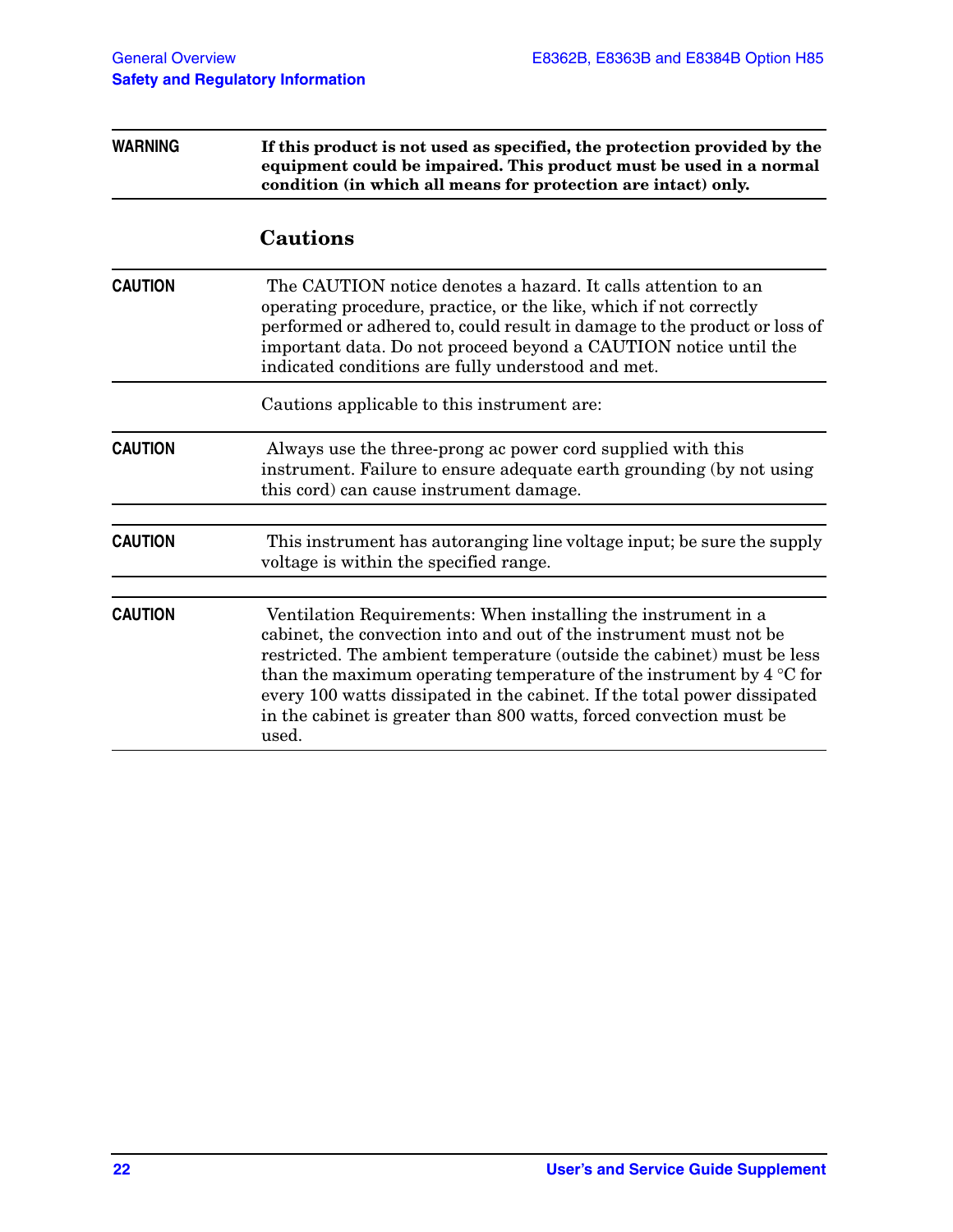### <span id="page-26-0"></span>**Instrument Markings**

|        | When you see this symbol on your instrument, you should refer to<br>the instrument's instruction manual for important information.                                                                                                                                                                                                                                                                                                        |
|--------|-------------------------------------------------------------------------------------------------------------------------------------------------------------------------------------------------------------------------------------------------------------------------------------------------------------------------------------------------------------------------------------------------------------------------------------------|
|        | This symbol indicates hazardous voltages.                                                                                                                                                                                                                                                                                                                                                                                                 |
|        | The laser radiation symbol is marked on products that have a<br>laser output.                                                                                                                                                                                                                                                                                                                                                             |
|        | This symbol indicates that the instrument requires alternating<br>current (ac) input.                                                                                                                                                                                                                                                                                                                                                     |
| CE     | The CE mark is a registered trademark of the European<br>Community. If it is accompanied by a year, it indicates the year the<br>design was proven.                                                                                                                                                                                                                                                                                       |
|        | The CSA mark is a registered trademark of the Canadian<br>Standards Association.                                                                                                                                                                                                                                                                                                                                                          |
| N10149 | This symbol indicates the product meets the Australian<br>Standards.                                                                                                                                                                                                                                                                                                                                                                      |
|        | This symbol indicates separate collection for electrical and<br>electronic equipment, mandated under EU law as of August 13,<br>2005. All electric and electronic equipment are required to be<br>separated from normal waste for disposal (Reference WEEE<br>Directive, 2002/96/EC).                                                                                                                                                     |
| ISM1-A | This text indicates that the instrument is an Industrial Scientific<br>and Medical Group 1 Class A product (CISPR 11, Clause 4).                                                                                                                                                                                                                                                                                                          |
|        | This symbol indicates that the power line switch is ON.                                                                                                                                                                                                                                                                                                                                                                                   |
|        | This symbol indicates that the power line switch is OFF or in<br>STANDBY position.                                                                                                                                                                                                                                                                                                                                                        |
|        | Safety Earth Ground. This is a Safety Class I product (provided<br>with a protective earthing terminal). An uninterruptible<br>safety earth ground must be provided from the main power<br>source to the product input wiring terminals, power cord, or<br>supplied power cord set. Whenever it is likely that the<br>protection has been impaired, the product must be made<br>inoperative and secured against any unintended operation. |